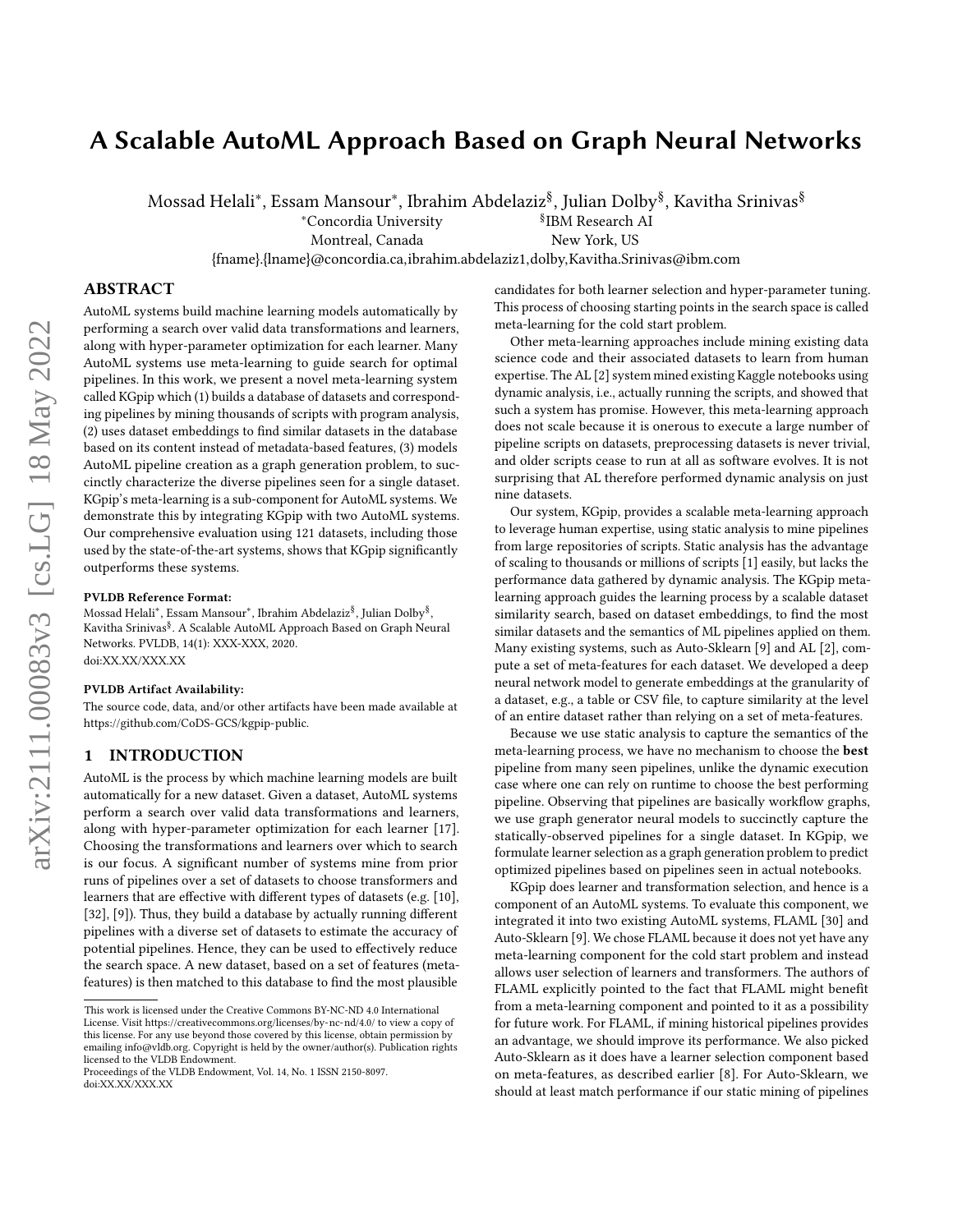can match their extensive database. For context, we also compared KGpip with the recent VolcanoML [\[17\]](#page-8-0), which provides an efficient decomposition and execution strategy for the AutoML search space. In contrast, KGpip prunes the search space using our meta-learning model to perform hyperparameter optimization only for the most promising candidates.

The contributions of this paper are the following:

- Section [3](#page-2-0) defines a scalable meta-learning approach based on representation learning of mined ML pipeline semantics and datasets for over 100 datasets and 11K Python scripts.
- Sections [4](#page-3-0) formulates AutoML pipeline generation as a graph generation problem. KGpip predicts efficiently an optimized ML pipeline for an unseen dataset based on our meta-learning model. To the best of our knowledge, KGpip is the first approach to formulate AutoML pipeline generation in such a way.
- Section [5](#page-4-0) presents a comprehensive evaluation using a large collection of 121 datasets from major AutoML benchmarks and Kaggle. Our experimental results show that KGpip outperforms all existing AutoML systems and achieves stateof-the-art results on the majority of these datasets. KGpip significantly improves the performance of both FLAML and Auto-Sklearn in classification and regression tasks. We also outperformed AL in 75 out of 77 datasets and VolcanoML in 75 out of 121 datasets, including 44 datasets used only by VolcanoML [\[17\]](#page-8-0). On average, KGpip achieves scores that are statistically better than the means of all other systems.

# 2 RELATED WORK

In this section, we summarize the related work and restrict our review to meta-learning approaches for AutoML, dataset embeddings, and processing tabular structured data.

Learner and preprocessing selection. In most AutoML systems, learner and pre-processing selection for the cold start problem is driven by a database of actual executions of pipelines and data; e.g., [\[2\]](#page-8-4), [\[9\]](#page-8-3), [\[10\]](#page-8-1). This database often drives both learner selection and hyper parameter optimization (HPO), so we focus here more on how the database is collected or applied to either problem, since the actual application to learner selection or HPO is less relevant. For HPO, some have cast the application of the database as a multi-task problem (see [\[26\]](#page-8-8)), where the hyperparameters for cold start are chosen based on multiple related datasets. Others, for instance, [\[9,](#page-8-3) [25\]](#page-8-9), compute a database of dataset meta-features on a variety of OpenML [\[28\]](#page-8-10) datasets, including dataset properties such as the number of numerical attributes, the number of samples or skewness of the features in each dataset.

These systems measure similarity between datasets and use pipelines from the nearest datasets based on the distance between the datasets' feature vectors as we do, but the computation of these vectors is different, as we describe in detail below. Auto-Sklearn 2.0 [\[8\]](#page-8-7) defines instead a static portfolio of pipelines that work across a wide variety of datasets, and use these to cold-start the learner selection component - that is, every new dataset uses the same set of pipelines. Others have created large matrices documenting the performance of candidate pipelines for different datasets and viewed the selection of related pipelines as a collaborative filtering problem [\[10\]](#page-8-1).

Dataset embeddings. The most used mechanism to capture dataset features rely on the use of meta-features for a dataset such as [\[9,](#page-8-3) [25\]](#page-8-9). These dataset properties vary from simple, such as number of classes (see, e.g. [\[6\]](#page-8-11)), to complex and expensive, such as statistical features (see, e.g. [\[29\]](#page-8-12)) or landmark features (see, e.g. [\[23\]](#page-8-13)). As pointed out in Auto-Sklearn 2.0 [\[8\]](#page-8-7), these meta-features are not defined with respect to certain column types such as categorical columns, and they are also expensive to compute, within limited budgets. The dataset embedding we adopt is builds individual column embeddings, and then pools these for a table level embedding. Similar to our approach, Drori et al. [\[5\]](#page-8-14) use pretrained language models to get dataset embeddings based on available dataset textual information, e.g. title, description and keywords. Given these embeddings, their approach tries to find the most similar datasets and their associated baselines. Unlike [\[5\]](#page-8-14), our approach relies on embedding the actual data inside the dataset and not just their overall textual description, which in many cases is not available. OBOE [\[33\]](#page-8-15) uses the performance of a few inexpensive, informative models to compute features of a model.

Pipeline generation. There is a significant amount of work viewing the selection of learners as well as hyperparameters as a bayesian optimization problem like [\[26,](#page-8-8) [27\]](#page-8-16). Other systems have used evolutionary algorithms along with user defined templates or grammars for this purpose such as TPOT [\[15\]](#page-8-17) or Recipe [\[4\]](#page-8-18). Still, others have viewed the problem of pipeline generation as a probabilistic matrix factorization [\[10\]](#page-8-1), an AI planning problem when combined with a user specified grammar [\[14,](#page-8-19) [31\]](#page-8-20), a bayesian optimization problem combined with Monte Carlo Tree Search [\[24\]](#page-8-21), or an iterative alternating direction method of multipliers optimization (ADMM) problem [\[19\]](#page-8-22). Systems like VolcanoML focus on an efficient decomposition of the search space [\[17\]](#page-8-0). To the best of our knowledge, KGpip is the first system to cast the actual generation of pipelines as a neural graph generation problem.

Some recent AutoML systems have moved away from the fairly linear pipelines generated by most earlier systems to use ensembles or stacking extensively. H2O for instance uses fast random search in combination with ensembling for the problem of generating pipelines [\[16\]](#page-8-23). Others rely on "stacking a bespoke set of models in a predefined order", where stacking and training is handled in a special manner to achieve strong performance [\[7\]](#page-8-24). Similarly, PIPER [\[20\]](#page-8-25) uses a greedy best-first search algorithm to traverse the space of partial pipelines guided over a grammar that defines complex pipelines such as Directed Acyclic Graphs (DAGs). The pipelines produced by PIPER are more complex than the linear structures used in the current AutoML systems we use to test our ideas for historical pipeline modeling, and we do not use ensembling techniques yet in our approach. Neither is precluded, however, because KGpip meta-learning model can generate any type of structures, including complex structures that mined pipelines may have.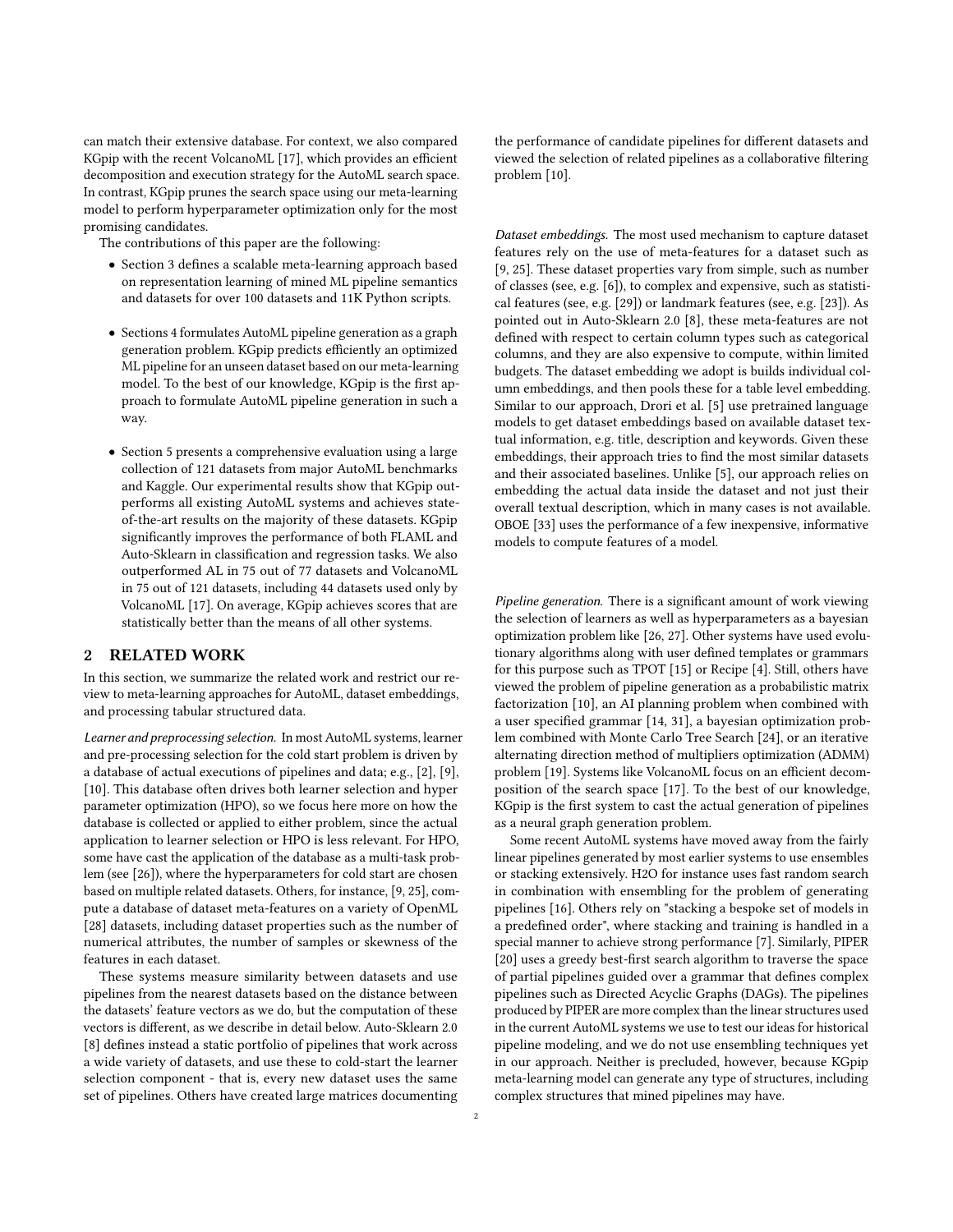<span id="page-2-1"></span>

Figure 1: An overview of KGpip's meta-learning approach for mining a database of ML pipelines to train a graph generator model to predict ML pipeline skeletons in the form of graphs.

#### <span id="page-2-0"></span>3 THE KGPIP SCALABLE META-LEARNING

Our meta-learning approach is based on mining large databases of ML pipelines associated with the used datasets, as illustrated in Figure [1.](#page-2-1) The mining process uses static program analysis instead of executing the actual pipeline scripts or preparing the actual raw data. The KGpip meta-learning component enhances the search strategy of existing AutoML systems, such as AutoSklearn and FLAML, and allows these systems to handle ad-hoc datasets, i.e., unseen ones. To retain a maximal degree of flexibility, KGpip captures metadata and semantics in a flexible graph format, and relies on graph generator models as the database of pipelines.

Unlike existing meta-learning approaches, our approach is designed to learn from a large scale database and achieve high degree of coverage and diversity. Several ML portals, such as Kaggle or OpenML [\[28\]](#page-8-10), provide access to thousands of datasets associated with hundreds of thousands of public notebooks, i.e., ML pipelines/code. KGpip mines these large databases of datasets and pipelines using static analysis and filters them into ML pipelines customized for the learner selection problem. The KGpip metalearning approach leverages [\[1\]](#page-8-5) for code understanding via static analysis of scripts/code of ML pipelines. It extracts the semantics of these scripts as code and form an initial graph for each script.

KGpip cleans the graphs generated by [\[1\]](#page-8-5) to keep the semantic required for the ML meta-learning process. Furthermore, our approach introduces dataset nodes and interlinks the relevant pipeline semantic to them. So, our meta-learning approach produces MetaPip, a highly interconnected graph of seen datasets and pipelines applied to them. We also developed a deep embedding model to find the closest datasets to an unseen one, i.e., to effectively prune MetaPip. We then train a deep graph generator model [\[18\]](#page-8-26) using MetaPip. This model is the core of our meta-learning component as illustrated in Figure [1](#page-2-1) and discussed in the next section.

## <span id="page-2-5"></span>3.1 Graph Representation of Code Semantics

Static and dynamic program analysis techniques could be used to abstract the semantics of programs and extract language-independent representations of code. A program source code is examined in the static analysis without running the program. In contrast, dynamic analysis examines the source code during runtime to collect memory traces and more detailed statistics specific to the analysis technique. Unlike static analysis, dynamic analysis helps in capturing more rich semantics from programs with the high cost of

```
 df_train, df_test = train_test_split(df)
X = df_{\text{train}}['X]model = swm.
model.fit(X, df_timein['Y'])
```
<span id="page-2-3"></span>Figure 2: An example from a data science notebook.



<span id="page-2-4"></span>Figure 3: Code graph corresponding to Figure [2](#page-2-2) obtained with GraphGen4Code. The graph shows control flow with gray edges and data flow with black edges. Numerous other nodes and edges are not shown for simplicity.



Figure 4: Our MetaPip graph of the graph from Figure [3,](#page-2-3) where the abstracted ML pipeline is linked to a dataset node (highlighted in Orange). MetaPip contains at least 96% less nodes and edges than the original graph while enhancing the overall quality of the graph generation process, as experimented in Section [5.5.](#page-6-0)

Kaggle, have hundreds of thousands of ML pipelines with no instructions for running or managing the environments of these pipelines. KGpip combines dataset embedding with static code analysis tools, such as GraphGen4Code [\[1\]](#page-8-5), to enrich the collected semantics of ML pipelines while avoiding the need to run them.

**Example.** The mass procedure of the storing mass in the state of the state of the state of the state of the state of the state of the state of the state of the state of the state of the state of the state of the state of GraphGen4Code is optimized to efficiently process millions of Python programs, performing interprocedural data flow and control flow analysis to examine for instance, what happens to data that is read from a Pandas dataframe, how it gets manipulated and transformed, and what transformers or estimators get called on the dataframe. GraphGen4Code's graphs make it explicit what APIs and functions are invoked on objects without the need to model the used libraries themselves; hence GraphGen4Code can scale static analysis to millions of programs. Figures [2](#page-2-2) and [3](#page-2-3) show a small code snippet and its corresponding static analysis graph from GraphGen4Code, respectively. As shown in Figure [3,](#page-2-3) the graph captures control flow (gray edges), data flow (black edges), as well as numerous other nodes and edges that are not shown in the figure. Examples of these nodes and edges include those capturing location of calls inside a script file and function call parameters. For example, GraphGen4Code generates a graph of roughly 1600 nodes and 3700 edges for a Kaggle ML pipeline script of 72 lines of code. The number of nodes and edges dominate the complexity of training a graph generator model.

#### <span id="page-2-6"></span>3.2 MetaPip: from Code to Pipeline Semantics

For AutoML systems, a pipeline is a set of data transformations, learner selection, and hyper-parameter optimization for each model that is selected. Mined data science notebooks often contain data analysis, data visualization, and model evaluation. Moreover, each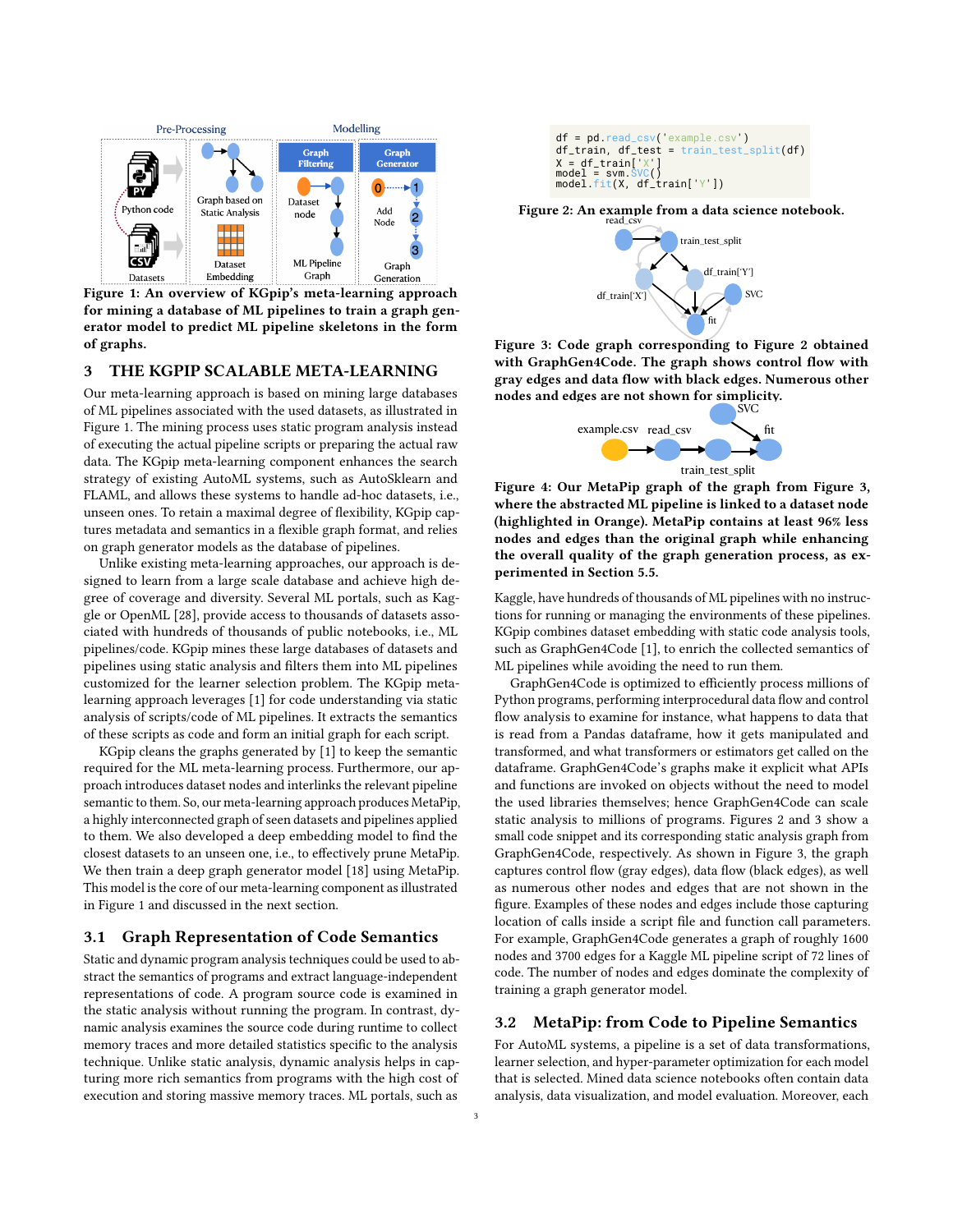notebook is associated with one or more datasets. Thus, it is essential for our meta-learning model to distinguish between different types of pipelines and realize this association with datasets. Existing systems for static code analysis extract general semantics of code and cannot link pipeline scripts to the used datasets. Thus, the generated graphs by systems, such as GraphGen4Code, are scattered and unlinked, i.e., a graph per an ML pipeline script. Moreover, each graph will have nodes and edges that are not relevant for the metalearning process. These irrelevant nodes and edges, i.e., triples, will add noise to the training data. Hence, a meta-learning model will not be able to learn from the abstracted graph pipelines generated by such tools, as shown in Table [4.](#page-6-1) We developed a method to filter out this kind of triples from GraphGen4Code's graph and analyze ML pipelines to prepare a training set interconnecting repositories of ML pipeline scripts with their associated datasets. Moreover, our method cleans the noisy nodes and edges and calls to modules outside the target ML libraries. For example, our method will extract triples related to libraries, such as Scikit-learn, XGBoost, and LGBM. These libraries are the most popular among the top-scoring ML pipelines in ML portals. The code for the cleaning method is available at the KGpip's repository.

Our meta-learning component aims to pick learners and transformer for unseen datasets. Thus, KGpip links the filtered ML pipelines with the used datasets. The result of adding these dataset nodes is a highly interconnected graph for ML pipelines, we refer to it as MetaPip. Our MetaPip graph captures both the code and data aspects of ML pipelines. Hence, we can populate the MetaPip graph with datasets from different sources, such as OpenML and Kaggle, and pipelines applied on these datasets. Figure [4](#page-2-4) shows the MetaPip graph corresponding to the code snippet in Figure [2.](#page-2-2) KGpip utilizes MetaPip to train a model based on a large set of pipelines associated with similar datasets. For example, a pandas.read csv node will be linked to the used table node, i.e., csv file. In some cases, the code, which reads a csv file, does not explicitly mention the dataset name. The pipelines are usually associated with datasets, such as Kaggle pipelines and datasets, as shown in Figure [1.](#page-2-1)

#### 3.3 Dataset Representation Learning

Our approach efficiently guides the meta-learning process by linking the extracted semantics of pipelines to dataset nodes representing the used datasets. There is a sheer amount of datasets of variable sizes and we need to develop a scalable method for finding the most similar datasets for an unseen one. The pairwise comparison based of the actual content of datasets, i.e, tuples in CSV files, does not scale. Thus, we developed a dataset representation learning method to generate a fixed-size and dense embedding at the granularity of a dataset, e.g., a table or CSV file. The embedding of a dataset  $D$  is the average of its column embeddings, i.e.:

$$
h_{\theta}(\mathcal{D}) = \frac{1}{|\mathcal{D}|} \sum_{c \in \mathcal{D}} h_{\theta}(c) \tag{1}
$$

where  $|\mathcal{D}|$  is the number of columns in  $\mathcal{D}$ . Our work generalizes the approach outlined in [\[21\]](#page-8-27) for individual column embeddings, where column embeddings are obtained by training a neural network on a binary classification task. The model learns when two columns represent the same concept, but with different values, as opposed to

<span id="page-3-1"></span>

Figure 5: An overview of KGpip's workflows of ML pipeline generation for a given unseen dataset and certain time budget. KGpip utilizes systems for hyperparameter optimization, such as FLAML or Auto-Sklearn, to optimize KGpip's top-K predicted pipelines  $(VG)$ , i.e., pruning the search space.

columns representing different concepts. Embeddings for an unseen dataset are produced by the last layer of the neural net.

KGpip reads datasets only once and leverages PySpark DataFrame to achieve high task and data parallelism. We use the embeddings of datasets to measure their similarity. With these embeddings, we build an index of vector embeddings for all the datasets in our training set. We utilize efficient libraries [\[13\]](#page-8-28) for similarity search of dense vectors to retrieve the most similar dataset to a new input dataset based on its embeddings. Thus, our method scales well and leads to accurate results in capturing similarities between datasets.

# <span id="page-3-0"></span>4 THE KGPIP PIPELINE AUTOMATION

The KGpip workflow for pipeline automation is based on our metaleaning model, as illustrated in Figure [5.](#page-3-1) KGpip predicts the top-K pipeline skeletons, i.e., a specific set  $\{P, E\}$  of Preprocessor (P) and Estimators  $(E)$ , for an unseen dataset  $(D)$  based on the most similar seen dataset  $(SD)$ , i.e., the nearest neighbour dataset. KGpip starts by finding SD based on the embedding of the unseen dataset. Then, KGpip generates the top-K validated ML pipeline graphs  $VG$  and converts them into ML pipeline skeletons  $\{P, E\}$ . Then, it performs hyperparameter optimization using systems, such as FLAML [\[30\]](#page-8-6) and Auto-Sklearn [\[9\]](#page-8-3), to find the optimum hyperparameters for each pipeline skeleton within a specific time budget.

## 4.1 Graph Generation for ML Pipelines

KGpip formulates the generation of ML pipelines as a graph generation problem. The intuition behind this idea is that a neural graph generator might capture more succinctly multiple pipelines seen in practice for a given dataset, and might also capture statistical similarities between different pipelines more effectively. To effectively use such a network, we add a single dataset node as the starting point for the filtered pipelines we generate from Python notebooks. The node is assumed to flow into a read\_csv call which is often the starting point for the pipelines. For generating an ML pipeline, we simply pass in a dataset node for the nearest neighbour of the unseen dataset, i.e., the most similar dataset based on content similarity, as shown in Figure [5.](#page-3-1)

Our meta-learning model generates ML pipeline graphs in a sequential node-by-node fashion. Algorithm [1](#page-4-1) illustrates the implementation of the graph generation model. For an empty graph G and the most similar dataset  $SD$ , the algorithm starts by adding an edge between  $SD$  and pandas.read\_csv. Then, the graph neural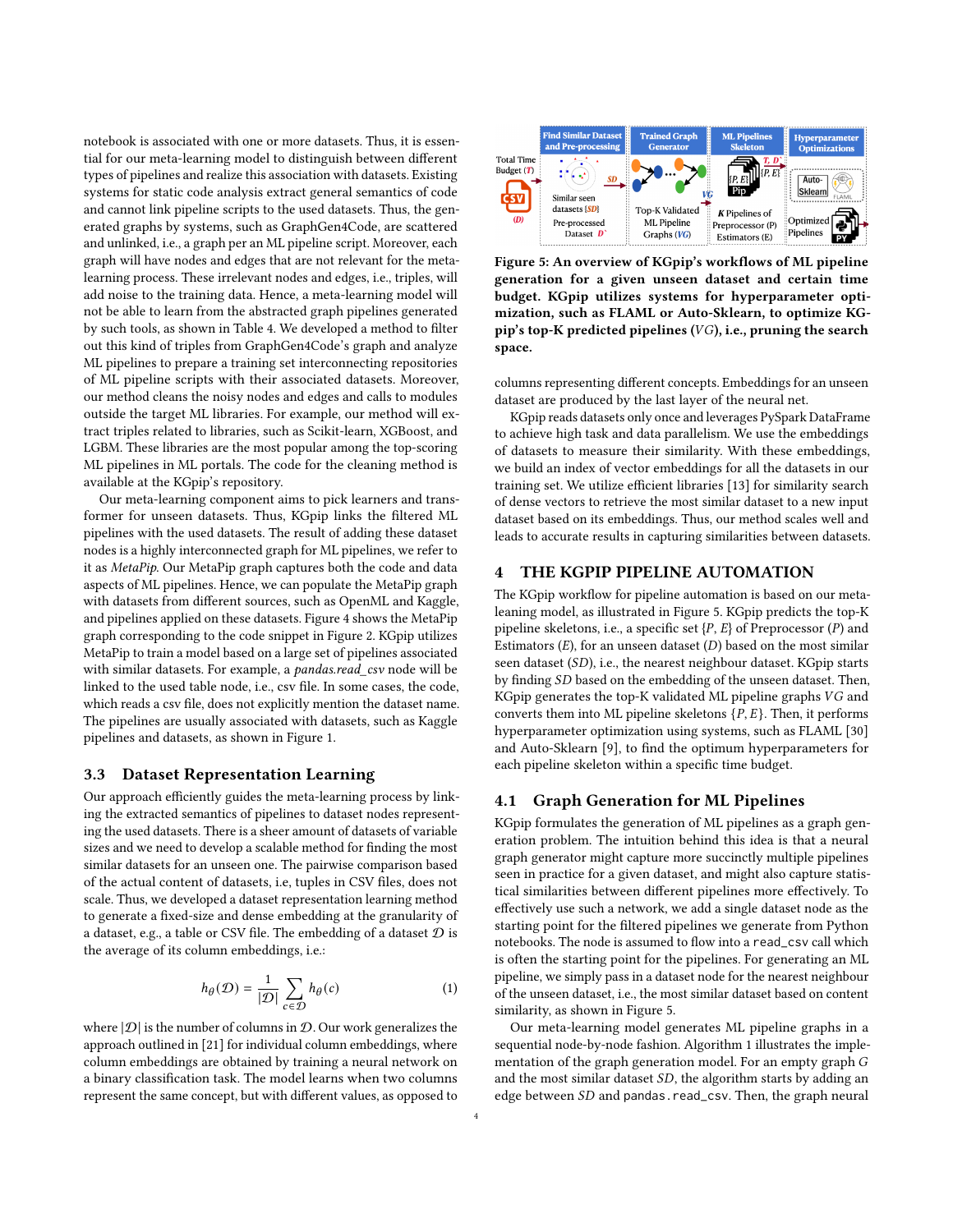Algorithm 1: Graph Generation Process

<span id="page-4-1"></span>

| <b>Input:</b> Graph G: $(E = \phi, V = \phi)$ , Similar Dataset Node: SD, |
|---------------------------------------------------------------------------|
| Neural Networks: fAddNode, fAddEdge, fChooseNode                          |
| $1 \, V \leftarrow V \cup \{SD, pandas.read \, csv\}$                     |
| $E \leftarrow E \cup \{ (SD, pandas.read \ csv) \}$                       |
| $nodeToAdd = f_{AddNode}(V, E)$<br>$\overline{\mathbf{3}}$                |
| while node $ToAdd \neq Null$ do                                           |
| $V \leftarrow V \cup \{nodeToAdd\}$<br>5                                  |
| $addEdge = f_{AddEdge}(V, E)$<br>6                                        |
| while addEdge do<br>7                                                     |
| $nodeToLink = f_{ChooseNode}(V, E)$<br>8                                  |
| $E \leftarrow E \cup \{ (nodeToAdd, nodeToLink) \}$<br>9                  |
| $addEdge \leftarrow f_{AddEdge}(V, E)$<br>10                              |
| end<br>11                                                                 |
| $nodeToAdd \leftarrow f_{AddNode}(V, E)$<br>12                            |
| 13 end                                                                    |
| 14 $VG = validate\_pipeline\_graph(G)$                                    |
| return VG<br>15                                                           |
|                                                                           |

network  $f_{AddNode}$  decides whether to add a new node of a certain type. The network  $f_{AddEdge}$  decides whether to add an edge to the newly added node. Then, the network  $f_{ChooseNode}$  decides the existing node to which the edge is to be added. The While loop at line 7 is repeated repeated until no more edges to be added. The While loop at line 4 is repeated until no more nodes to be added. The three neural networks, namely  $f_{AddNode}$ ,  $f_{AddEdge}$ , and  $f_{ChooseNode}$ , utilize node embeddings that are learned throughout training via graph propagation rounds. These embeddings capture the structure of ML pipeline graphs.

The generated graph  $G$  is not guaranteed to be a valid ML pipeline. Thus, Algorithm [1](#page-4-1) at line 14 checks that  $G$  is a valid ML pipeline graph. In KGpip, a graph  $G$  is valid if 1) it contains at least one estimator matching the task, i.e., regression or classification, and 2) the estimator is supported by the hyperparameter optimizer (AutoSklearn or FLAML in our case). With these modifications, it is possible to generate ML pipelines for unseen datasets using the closest seen dataset node – more specifically, its content embedding obtained from the dataset embedding module. We built Algorithm [1](#page-4-1) on top of the system proposed in [\[18\]](#page-8-26). This system does not support conditional graph generation at test time by default, i.e., building a graph on top of a provided dataset node. We extended this system to generate valid ML pipeline graphs, as illustrated in Algorithm [1.](#page-4-1)

#### 4.2 Hyperparameter Optimizion

KGpip maps the valid graphs into ML pipeline skeletons, where each skeleton is a set of pre-processors and an estimator with place holders for the optimal parameters. In KGpip, the hyperparameter optimizer is responsible for finding the optimal parameters for the pre-processors and learners on the target dataset. Then, KGpip replaces the place holders with these parameters. Finally, KGpip creates a python script using the pre-processors and estimator achieving the highest scores. KGpip is well designed to support both numerical and non-numerical datasets. Thus, KGpip applies different pre-processing techniques on the given dataset  $(D)$  and produces a pre-processed dataset (D'). Our pre-processing includes 1) detecting task type (i.e. regression or classification) automatically

based on the distribution of the target column 2) automatically inferring accurate data types of columns, 3) vectorizing textual columns using word embeddings [\[3\]](#page-8-29), and 4) imputing missing values in the dataset. In KGpip, the hyperparameter optimizer uses D'.

Similar to hyperparameter optimizers implemented in AutoML systems, such as FLAML or Auto-Sklearn, KGpip works within a provided time budget per dataset. We note here that the majority of the allotted time budget for ML pipeline generation is spent on the hyperparameter optimization; that is, if the user desires only to know what learners would work best for their dataset, KGpip can do that almost instantaneously. Given a time budget  $(T)$ , KGpip calculates  $t$ , the time consumed in generating and validating the graphs. KGpip then divides the rest of the time budget between the  $K$  graphs. Hence, the hyperparameter optimizer has a time limit of  $((T - t)/K)$  to optimize each graph independently.

The hyperparameter optimizer repeatedly applies the learners and pre-processors with different configurations while monitoring the target score metric throughout. KGpip keeps updating its output with the best pipeline skeleton, i.e., learners and pre-processors, and its score. For example, if the predicted learner is LogisticRegression, it searches for the best combination of regularization type (L1 or L2) and regularization parameter. The difference between hyperparameter optimizers is the search strategy followed to arrive at the best hyperparameters within the allotted time budget. A naive approach would be to perform an exhaustive grid search over all combinations, while a more advanced approach would be to start with promising configurations first. We integrate KGpip with the hyperparameter optimizers of both FLAML [\[30\]](#page-8-6) and Auto-Sklearn [\[9\]](#page-8-3) to demonstrate the generality of KGpip. The integration of a hyperparameter optimizer into KGpip needs a JSON document of the particular preprocessors and estimators supported by the hyperparameter optimizer. Thus, the integration is relatively easy. Finally, our neural graph generation produces a diverse set of pipelines across runs, allowing for exploration and exploitation.

# <span id="page-4-0"></span>5 EXPERIMENTS

## 5.1 Benchmarks

We evaluate KGpip as well as the other baselines on four benchmark datasets: 1) Open AutoML Benchmark [\[11\]](#page-8-30), a collection of 39 binary and multi-class classification datasets (used by FLAML [\[30\]](#page-8-6)). The datasets are selected such that they are representative of the real world from a diversity of problem domains and of enough difficulty for the learning algorithms. 2) Penn Machine Learning Benchmark (PMLB) [\[22\]](#page-8-31): Since Open AutoML Benchmark is limited to classification datasets, the authors of FLAML [\[30\]](#page-8-6) evaluated their system on 14 more regression datasets selected from PMLB, such that the number of samples is more than 10,000. To demonstrate the generality of our approach, we include those datasets in our evaluation as well. 3) AL's datasets: We also evaluate on the datasets used for AL's [\[2\]](#page-8-4) evaluation which include 6 Kaggle datasets (2 regression and 4 classification) and another 18 classification datasets (9 from PMLB and 9 from OpenML). Unlike other benchmarks, the Kaggle datasets include datasets with textual features. 4) VolcanoML's datasets: finally, we evaluate KGpip on 44 more datasets used by VolcanoML [\[17\]](#page-8-0). The authors of VolcanoML evaluate their system on a total of 66 datasets from OpenML and Kaggle, from which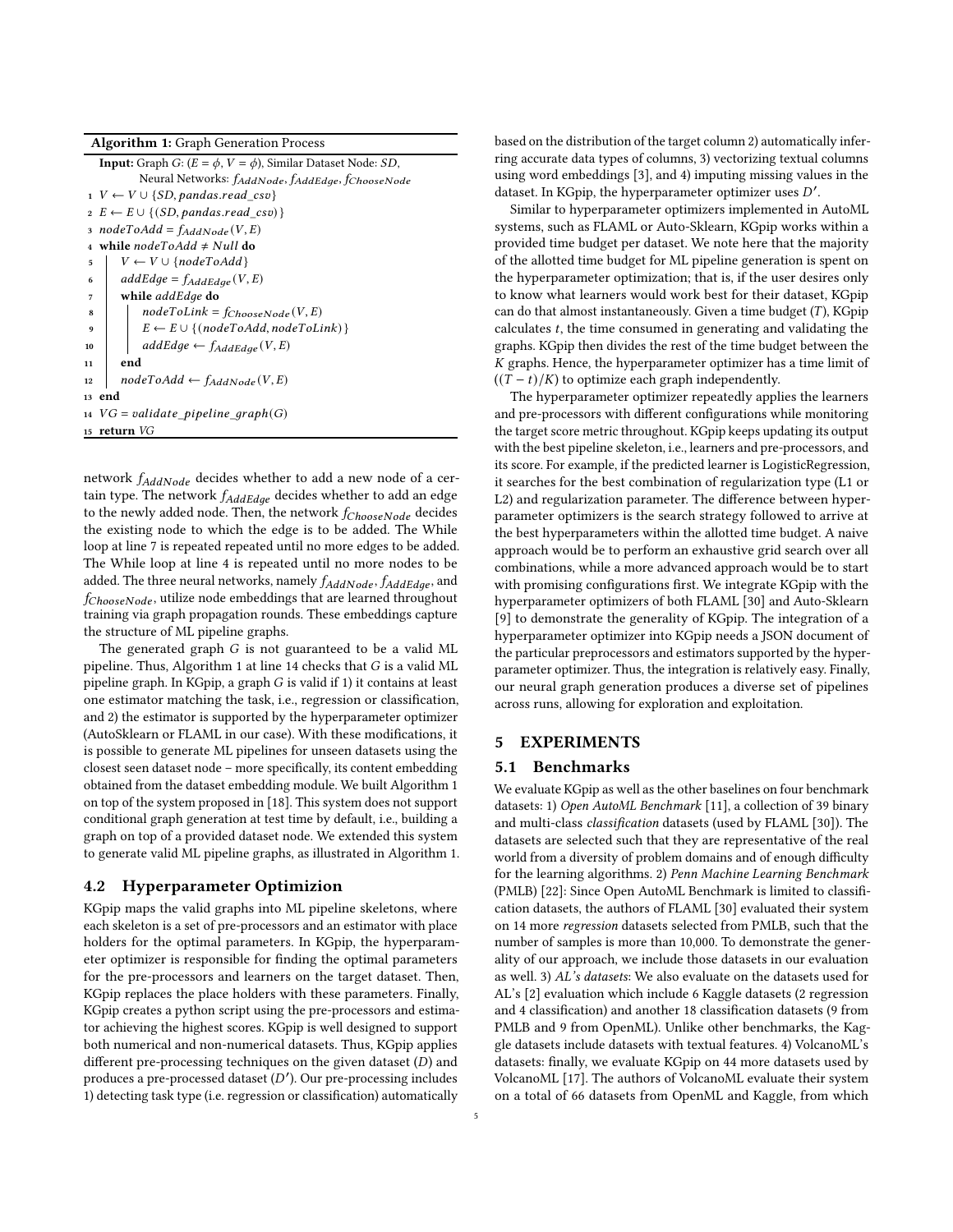<span id="page-5-0"></span>Table 1: Breakdown of all 121 datasets used in our evaluation, indicating those used by  ${\rm FLAML}^*,~{\rm AL}^\dagger,~{\rm and}$ VolcanoML<sup>§</sup>.

|            | Source                                                                                                                                                                                                                                                                                                                                                                           |       |                 |               |  |  |  |  |  |  |
|------------|----------------------------------------------------------------------------------------------------------------------------------------------------------------------------------------------------------------------------------------------------------------------------------------------------------------------------------------------------------------------------------|-------|-----------------|---------------|--|--|--|--|--|--|
| Task       | AutoML                                                                                                                                                                                                                                                                                                                                                                           | PMLB  | OpenML          | Kaggle        |  |  |  |  |  |  |
|            | $\begin{tabular}{l c c c c c} \hline Binary & $22 \ (18^*+1^{*\tilde{7}}+3^{*\tilde{8}}) $ & $5 \ (4^{\tilde{7}}+1^{\tilde{7}\tilde{8}}) $ & $27 \ (3^{\tilde{7}\tilde{8}}+3^{\tilde{7}}+21^{\tilde{8}})$ \\ Multi-class & $17 \ (15^*+1^{*\tilde{7}}+1^{*\tilde{8}}) $ & $4^{\tilde{7}} $ & $7 \ (2^{\tilde{7}\tilde{8}}+1^{\tilde{7}}+4^{\tilde{8}})$ \\ \hline \end{tabular}$ |       |                 | $2^{\dagger}$ |  |  |  |  |  |  |
|            |                                                                                                                                                                                                                                                                                                                                                                                  |       |                 | أج            |  |  |  |  |  |  |
| Regression | $\Omega$                                                                                                                                                                                                                                                                                                                                                                         | $14*$ | 19 <sup>§</sup> | οĩ            |  |  |  |  |  |  |
| Total      | 39                                                                                                                                                                                                                                                                                                                                                                               | 23    | 53              |               |  |  |  |  |  |  |

11 datasets are not specified, 10 datasets overlap with ours, and 1 dataset consists of image samples. [Table 1](#page-5-0) includes a summary of all 121 benchmark datasets. The detailed statistics of all datasets are shown in the appendix. These statistics include names, number of rows and columns, number of numerical, categorical, and textual features, number of classes, sizes, sources, and papers that evaluated on them.

#### 5.2 Baselines

We empirically validate KGpip against three AutoML systems: (1) Auto-Sklearn (v0.14.0) [\[9\]](#page-8-3) which is the overall winner of multiple challenges in the ChaLearn AutoML competition [\[12\]](#page-8-32), and one of the top 4 competitors reported in the Open AutoML Benchmark [\[11\]](#page-8-30). (2) FLAML (v0.6.6) [\[30\]](#page-8-6): an AutoML library designed with both accuracy and computational cost in mind. FLAML outperforms Auto-Sklearn among other systems on two AutoML benchmarks using a low computational budget, (3) AL [\[2\]](#page-8-4): a meta-learning-based AutoML approach that utilizes dynamic analysis of Kaggle notebooks, an approach that has similarities to ours, and (4) VolcanoML (v0.5.0) [\[17\]](#page-8-0), a recent AutoML approach which proposes efficient decomposition strategies for the large AutoML search spaces. In all our experiments, we used the latest code provided by the authors for existing systems, the same exact hardware, time budget, and the parameters recommended by the authors of these systems.

#### 5.3 Training Setup

Because our approach to mining historical pipelines from scripts is relatively cheap, we can apply it more easily on a wider variety of datasets to form a better base as more and more scripts get generated by domain experts on Kaggle competitions. In this work, we performed program analysis on 11.7K scripts associated with 142 datasets, and then selected those with estimators from sklearn, XGBoost and LightGBM since those were the estimators supported by the most AutoML systems for classification and regression. This resulted in the selection of 2,046 notebooks for 104 datasets; a vast portion of the 11.7K programs were about exploratory data analysis, or involved libraries that were not supported by Auto-Sklearn [\[9\]](#page-8-3) or FLAML (e.g., PyTorch and Keras) [\[30\]](#page-8-6). We used Macro F1 for classification tasks to account for data imbalance, if any, and use  $R^2$  for regression tasks, as in FLAML [\[30\]](#page-8-6). We also varied the time budget given to each system between 1 hour and 30 minutes, to measure how fast can KGpip find an efficient pipeline compared to other approaches. The time budget is end-to-end, from loading the dataset till producing the best AutoML pipeline. In all experiments, we report averages over 3 runs.

<span id="page-5-2"></span>Table 2: Average scores (mean and standard deviation) of KGpip compared to FLAML, Auto-Sklearn, and VolcanoML for binary classification (F1), multi-class classification (F1) and regression ( $R^2$ ) tasks on 77 benchmark datasets. T-test values are for KGpip vs. FLAML and KGpip vs. Auto-Sklearn.

|                  | Binary     | Multi-class | Regression | T-Test |
|------------------|------------|-------------|------------|--------|
| FLAML            | 0.74(0.23) | 0.70(0.29)  | 0.65(0.29) | 0.0129 |
| KGpipFLAML       | 0.81(0.14) | 0.76(0.24)  | 0.72(0.24) |        |
| Auto-Sklearn     | 0.76(0.20) | 0.65(0.29)  | 0.71(0.24) | 0.0002 |
| KGpipAutoSklearn | 0.83(0.14) | 0.73(0.28)  | 0.72(0.24) |        |
| VolcanoML        | 0.55(0.43) | 0.51(0.38)  | 0.56(0.32) |        |

#### <span id="page-5-3"></span>5.4 Comparison with Existing Systems

In this section, we evaluate KGpip against state-of-the-art approaches; FLAML [\[30\]](#page-8-6) and Auto-Sklearn [\[9\]](#page-8-3). Figure [6](#page-6-2) shows a radar graph of all systems when given a time budget of 1 hour. It shows the performance of all systems on the three tasks in all benchmarks, namely, binary classification, multi-class classification, and regression. For every dataset, the figure shows the actual performance metric (F1 for classification and  $R^2$  for regression) obtained from every system <sup>[1](#page-5-1)</sup>. Therefore, the out most curve from the center of the radar graph has the best performance. In Figure [6,](#page-6-2) both variations of KGpip achieve the best performance across all tasks, outperforming both FLAML and Auto-Sklearn. We also performed a two-tailed t-Test between the performance obtained by KGpip compared to the other systems. The results show that KGpip achieves significantly better performance than both FLAML and Auto-Sklearn with a t-Test value of 0.01 and 0.0002, respectively (both have  $p < 0.05$ ).

Table [2](#page-5-2) also shows the average F1 and  $R^2$  values for classification and regression tasks, respectively. The results show that both variations of KGpip achieve better performance compared to both FLAML and Auto-Sklearn over all tasks and datasets.

Scalability of KGpip's meta-learning against existing systems: The AL meta-learning approach [\[2\]](#page-8-4) mines pipelines using dynamic code analysis, which has high cost as discussed in Section [3.1.](#page-2-5) Thus, the authors of AL provided a pre-trained meta-learning model on 500 pipelines and 9 datasets, which does not scale to cover various cases. In contrast, we trained our meta-learning model using 2000 pipelines and 142 datasets. None of these datasets were included in the 77 datasets used in testing. AL failed in 22 and timed out in 38 datasets. This shows that the KGpip meta-learning approach, which is based on pipelines semantics and dataset representation learning, is more effective. AL failed on many of the datasets during the fitting process. As the figure shows, KGpip still outperforms all other approaches, including AL, significantly. On these datasets, AL achieved the lowest F1 score on binary and multi-class classification tasks with values of 0.36 and 0.36, respectively. This compares to 0.74 and 0.75 by FLAML, 0.73 and 0.68 by Auto-Sklearn, 0.79 and 0.79 by KGpipFLAML, and 0.79 and 0.74 by KGpipAuto-Sklearn.

VolcanoML Datasets: VolcanoML used a variety of datasets that are not included in our 77 datasets of [Figure 6.](#page-6-2) Some of these datasets are quite large which are meant to test the the system scalability. Therefore, we also collected all 49 the datasets we could find in their paper and tested the best version of KGpip (KGpipFLAML)

<span id="page-5-1"></span> $1$ The detailed scores for every system and dataset as well as the corresponding names of datasets are shown in tables [6-](#page-10-0)[9](#page-13-0) in the appendix.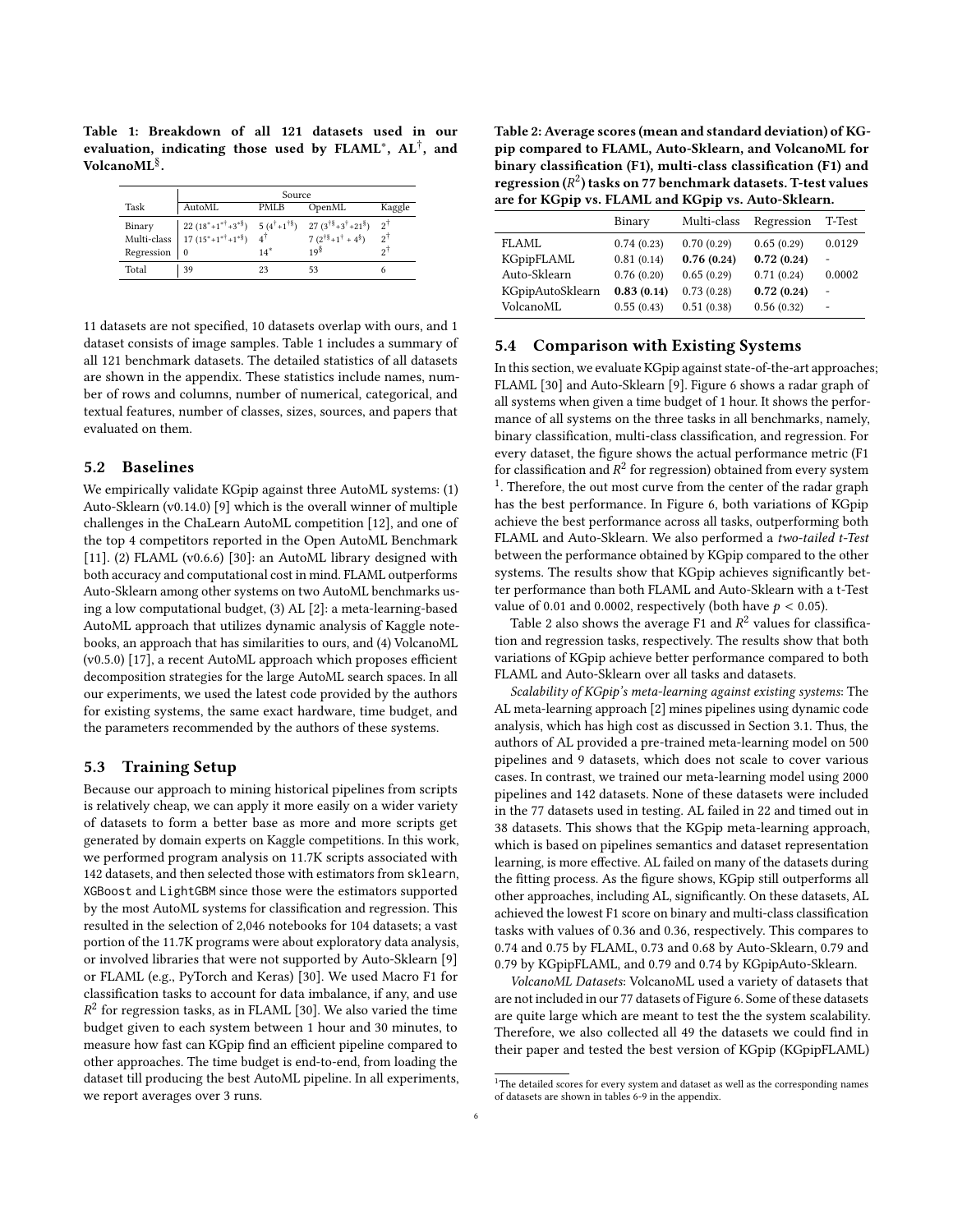<span id="page-6-2"></span>

Figure 6: A radar diagram of the performance of KGpip vs. existing systems on multiple tasks (77 datasets) with a time budget of 1 hour for all systems. The outer numbers indicate different dataset IDs and the ticks inside the figure denote performance ranges of respective metrics; e.g., 0.2, 0.4, ..., etc. for F1 in binary classification. For any dataset, the system with the outmost curve is the best performance. As an example, KGpipAutoSklearn and KGpipFLAML achieved 100% and 97% F1 on dataset #23 (multi-class classification) compared to 65% and 26% for AutoSklearn and FLAML, respectively.

<span id="page-6-3"></span>

Figure 7: Score difference between KGpipFLAML and VolcanoML on the 44 classification and regression datasets from VolcanoML with a time budget of 1 hour. For brevity, we removed from this Figure the 22 datasets on which both systems perform comparably (within a difference of  $\leq 0.01$ ).

<span id="page-6-4"></span>Table 3: Average scores (mean and standard deviation) of KGpipFLAML compared to VolcanoML on the 44 datasets from VolcanoML. Overall, KGpipFLAML achieves significantly better compared to VolcanoML, according to a statistical significance test of  $p < 0.05$ .

|            | Binary     | Multi-class | Regression | T-Test |
|------------|------------|-------------|------------|--------|
| KGpipFLAML | 0.82(0.14) | 0.86(0.16)  | 0.83(0.13) | $\sim$ |
| VolcanoML  | 0.69(0.23) | 0.70(0.31)  | 0.68(0.25) | 0.0001 |

against VolcanoML on these datasets with a time budget of 1 hour. The performances of KGpipFLAML and VolcanoML are shown in Figure [7.](#page-6-3) For brevity, we omitted from the figure all datasets on which the performance difference between both systems is  $\leq 0.01$ and the datasets overlapping with the ones shown in Figure [6.](#page-6-2) On those datasets, KGpipFLAML found a valid pipeline for all of them, sometimes with a decent absolute difference in F1 or  $R^2$  scores of

<span id="page-6-1"></span>Table 4: Different aspects comparing a model trained on a set of code graphs vs a model trained on a set of MetaPip graphs. The model based on original code graphs fails in trivial datasets to generate valid pipelines and limits KGpip's scalability to a larger set of ML pipelines scripts and KGpip's learning by using a fewer number of epochs.

| Dataset/Aspect       | Code Graph | MetaPip Graph     |
|----------------------|------------|-------------------|
| kr-vs-kp             | 0(0)       | $1.00 \omega$     |
| nomao                | 0(0)       | 0.96(0)           |
| cnae-9               | 0(0)       | 0.95(0.01)        |
| mfeat-factors        | 0(0)       | 0.98(0)           |
| segment              | 0(0)       | 0.98(0)           |
| Avg. F1              | 0(0)       | 0.97(0.02)        |
| No. Nodes            | 29,139     | 974               |
| No. Edges            | 252,486    | 1,052             |
| <b>Training Time</b> | 175 (min)  | $2 \text{ (min)}$ |

≥ 0.90. Across all the 44 datasets, KGpipFLAML achieved significantly better average of scores compared to VolcanoML (statistical significance test of  $p < 0.05$ ), see Table [3](#page-6-4) for details.

#### <span id="page-6-0"></span>5.5 Ablation Study

5.5.1 The effectiveness of MetaPip. Our MetaPip approach manages to reduce dramatically the number of nodes and edges in the code graph. Using the original graph obtained from static analysis, it produces the MetaPip graph that focuses on the core aspects needed to train a graph generation model for ML pipelines, such as data transformations, learner selection, and hyper-parameter selection. This experiment investigates the scalability of our graph generation model based on two different training sets, i.e., the sets of MetaPip graphs described in section [3.2](#page-2-6) vs. the original set of code graphs from static analysis for the same ML pipeline scripts.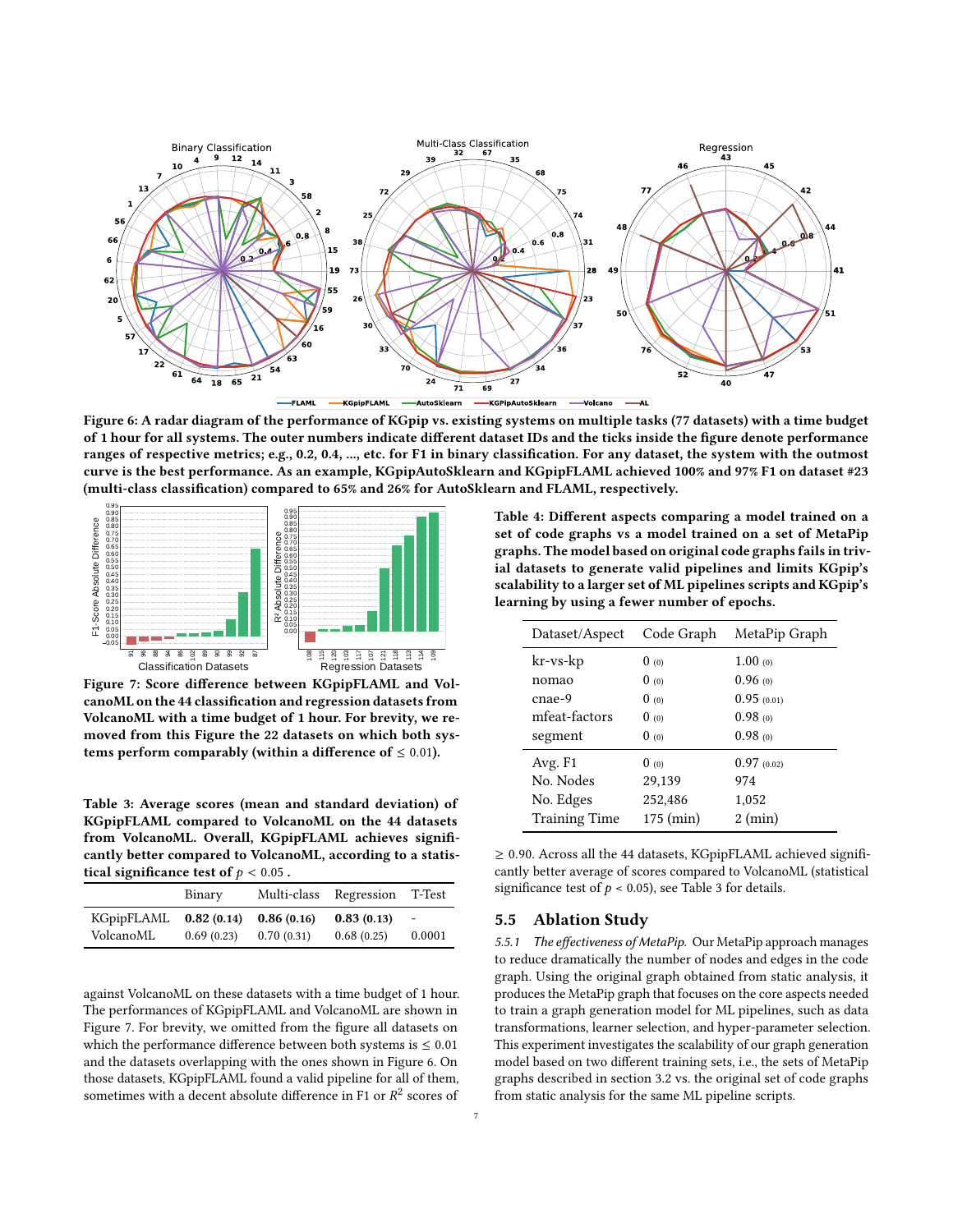<span id="page-7-1"></span>

Figure 8: Top learner and transformers selected by KGpip (A) are with a wide range of coverage and diversity (B).

For this experiment, we use a small-scale training set of 82 pipeline graphs pertaining to one classification dataset. The original code graphs for these 82 pipelines include 29,139 nodes and 252,486 edges. Our MetaPip graph, however, includes 974 nodes and 1052 edges. This is a graph reduction rate of at least 96.6%, Figure [4](#page-6-1) shows these detailed statistics. The main investigation here is whether this huge reduction ratio will help improving the accuracy and scalability of our graph generation model. We train one model on the original code graph and another on the MetaPip graphs. Both models are trained for 15 epochs with the same set of hyperparameters. It is worth noting that due to the huge time required to process the nodes and edges in the code graph, we had to reduce the number of epochs from 400 to 15.

We test the performance of KGpip when trained on both graphs on the most trivial binary and multi-class classification datasets in the AutoML benchmark. These are the datasets where the F1 score of all the reported systems in section [5.4](#page-5-3) is above 0.9. The result is a total of 5 datasets (1 binary and 4 multi-class). Both models use Auto-Sklearn as the hyperparameter optimizer with a time budget of 15 minutes and 3 graphs. We take the average of three runs. The results are summarized in Table [4.](#page-6-1) For these trivial datasets, the model trained using code graphs did not manage to generate any valid ML pipeline. This means the model failed to capture the core aspects of ML pipelines, i.e., valid transformation or learners. Moreover, our MetaPip approach helps KGpip to reduce the training time by 99%, as shown in Table [4.](#page-6-1)

5.5.2 The KGpip meta-learning quality. This experiment tests the quality of our meta-learning component. We test the performance as we vary the number of graphs selected from the graph generation phase before feeding it to the hyper-parameter optimization module. Table [5](#page-7-0) shows the KGpipFLAML performance as we vary the number of predicted graphs between 3, 5 and 7.

With only 3 graphs, KGpip is still outperforming FLAML (second best system after KGpipFLAML) , although the effect is weaker (t-Test value = 0.06). Compared to Auto-sklearn (third best system after KGpipFLAML), all variations have similar or better performance, but the difference is insignificant. This experiment shows that even with three graphs, KGpip outperforms FLAML and KGpipAuto-Sklearn, i.e., the correct pipelines often appear in the top 3. As another assessment of the quality of our predictions, we measure

<span id="page-7-0"></span>Table 5: Performance of KGpipFLAML (mean and standard deviation) as we vary the number of predicted pipeline graphs within 30 minutes time limit. We obtained similar results for KGpipAutoSklearn, and hence omitted its results.

|                              | Binary                   | Multi-Class              | Regression               |
|------------------------------|--------------------------|--------------------------|--------------------------|
| Top-3 graphs<br>Top-5 graphs | 0.80(0.14)<br>0.81(0.14) | 0.70(0.31)<br>0.73(0.26) | 0.71(0.23)<br>0.70(0.23) |
| Top-7 graphs                 | 0.81(0.14)               | 0.75(0.24)               | 0.71(0.24)               |

where in our ranked list of predicted pipelines the best pipeline turned out to be. Ideally, the top pipeline would always be first, and we use Mean Reciprocal Rank (MRR) to measure how close to that our predictions are. Across all runs, the MRR is 0.71, indicating that the top pipeline is typically very near the top.

5.5.3 The KGpip meta-learning diversity. One question we addressed is whether KGpip produced different pipelines for the same dataset across different runs. This gives us a sense of whether KGpip is deterministic, or whether it produces different pipelines to help with pruning the AutoML search space. We took different runs for the exact same dataset, and created a list of learners and transformers produced for each dataset across runs. The list was limited by the shortest number of learners and transformers produced across runs. We then computed correlations for datasets across runs 1, 2, and 3. The correlations ranged from 0.60 - 0.64, suggesting that the runs did not produce the same transformers and learners across runs. We also examined the types of learners selected by KGpip for consideration. Figure [8a](#page-7-1) shows the learners and transformers found at least 20 times in the training pipelines. One can see from the figure that KGpip does not blindly output learners and transformers by counts. Figure [8b](#page-7-1) shows more diversity in what was selected overall. So, a variety of methods are covered by KGpip.

#### 6 CONCLUSION

This paper proposed a novel formulation for the AutoML problem as a graph generation problem, where we can pose learner and pre-processing selection as a generation of different graphs representing ML pipelines. Hence, we developed the KGpip system based on mining large repositories of scripts, and leveraging recent techniques for static code analysis. KGpip utilized embeddings generated based on dataset contents to predict and optimize a set of ML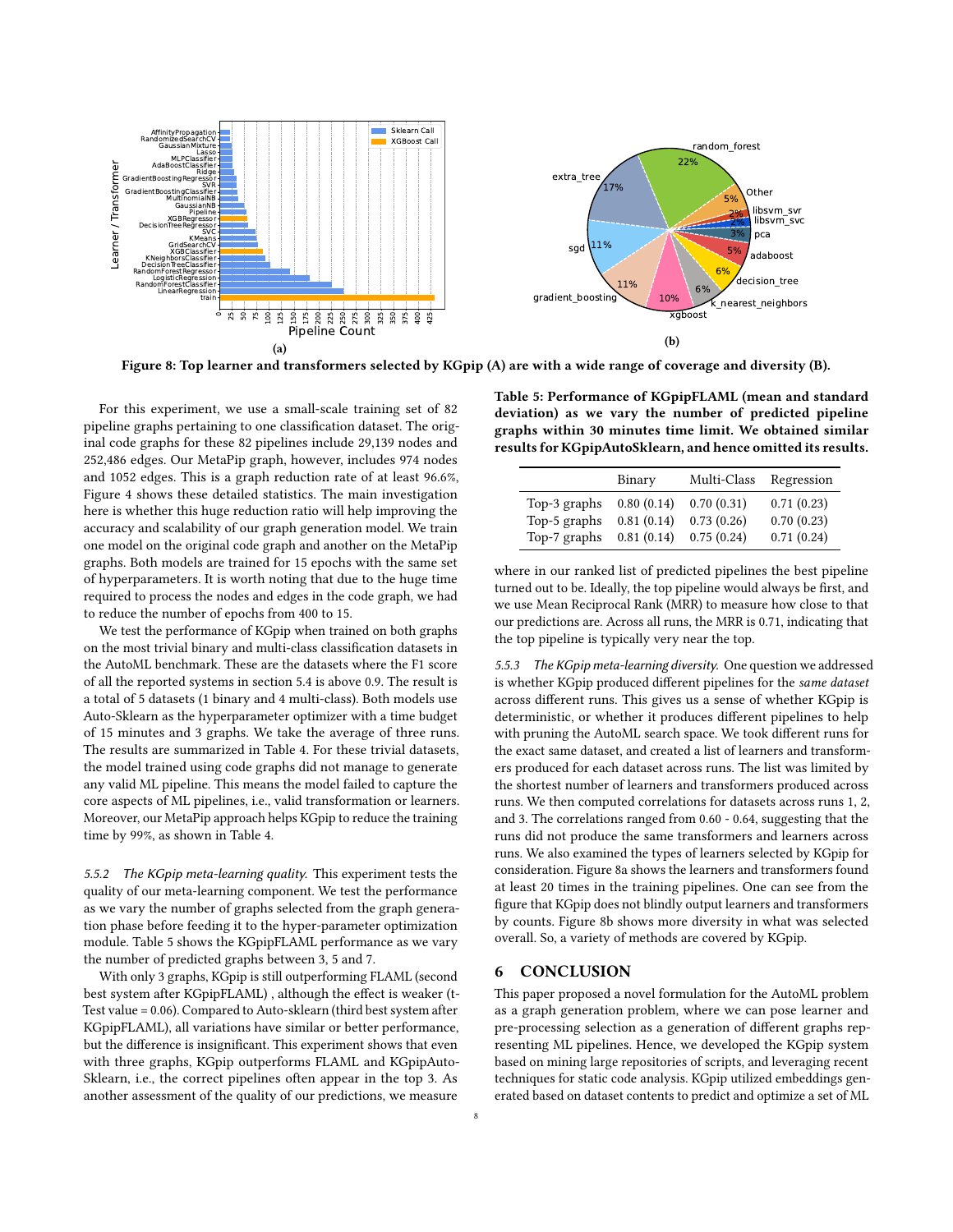pipelines based on the most similar seen datasets. KGpip is designed to work with AutoML systems, such as Auto-Sklearn and FLAML, to utilize their hyperparameter optimizers. We conducted the most comprehensive evaluation of 121 datasets, including the datasets used by FLAML, VolcanoML, and AL. Our comprehensive evaluation shows that KGpip significantly improves the performance of FLAML and Auto-Sklearn in classification and regression tasks. Moreover, KGpip outperformed AL, which is based on a more costly meta-learning process, in 97% of the datasets. This outstanding performance shows that the KGpip meta-learning approach is more effective and efficient. Finally, KGpip outperforms VolcanoML in 62% of the datasets and ties with it in 22%.

#### REFERENCES

- <span id="page-8-5"></span>[1] Ibrahim Abdelaziz, Julian Dolby, James P. McCusker, and Kavitha Srinivas. 2020. A Toolkit for Generating Code Knowledge Graphs. ArXiv (2020). [https://arxiv.](https://arxiv.org/abs/2002.09440) [org/abs/2002.09440](https://arxiv.org/abs/2002.09440)
- <span id="page-8-4"></span>[2] José P. Cambronero and Martin C. Rinard. 2019. AL: Autogenerating Supervised Learning Programs. In Proceedings of the ACM on Programming Languages, Vol. 3. <https://doi.org/10.1145/3360601>
- <span id="page-8-29"></span>[3] Daniel Cer, Yinfei Yang, Sheng-yi Kong, Nan Hua, Nicole Limtiaco, Rhomni St. John, Noah Constant, Mario Guajardo-Cespedes, Steve Yuan, Chris Tar, Yun-Hsuan Sung, Brian Strope, and Ray Kurzweil. 2018. Universal Sentence Encoder. CoRR abs/1803.11175 (2018).<http://arxiv.org/abs/1803.11175>
- <span id="page-8-18"></span>[4] Alex G. C. de Sá, Walter José G. S. Pinto, Luiz Otavio V. B. Oliveira, and Gisele L. Pappa. 2017. RECIPE: A Grammar-Based Framework for Automatically Evolving Classification Pipelines. In Genetic Programming, James McDermott, Mauro Castelli, Lukas Sekanina, Evert Haasdijk, and Pablo García-Sánchez (Eds.). 246– 261. [https://doi.org/10.1007/978-3-319-55696-3\\_16](https://doi.org/10.1007/978-3-319-55696-3_16)
- <span id="page-8-14"></span>[5] Iddo Drori, Lu Liu, Yi Nian, Sharath C Koorathota, Jung-Shian Li, Antonio Khalil Moretti, Juliana Freire, and Madeleine Udell. 2019. AutoML using Metadata Language Embeddings. ArXiv (2019).<https://arxiv.org/abs/1910.03698>
- <span id="page-8-11"></span>[6] Robert Engels and Christiane Theusinger. 1998. Using a Data Metric for Preprocessing Advice for Data Mining Applications. In In Proceedings of the European Conference on Artificial Intelligence (ECAI). 430–434. [http://citeseerx.ist.psu.edu/](http://citeseerx.ist.psu.edu/viewdoc/download?doi=10.1.1.56.7414&rep=rep1&type=pdf) [viewdoc/download?doi=10.1.1.56.7414&rep=rep1&type=pdf](http://citeseerx.ist.psu.edu/viewdoc/download?doi=10.1.1.56.7414&rep=rep1&type=pdf)
- <span id="page-8-24"></span>[7] Nick Erickson, Jonas Mueller, Alexander Shirkov, Hang Zhang, Pedro Larroy, Mu Li, and Alexander Smola. 2020. AutoGluon-Tabular: Robust and Accurate AutoML for Structured Data. ArXiv (2020).<https://arxiv.org/abs/2003.06505>
- <span id="page-8-7"></span>[8] Matthias Feurer, Katharina Eggensperger, Stefan Falkner, Marius Lindauer, and Frank Hutter. 2020. Auto-Sklearn 2.0: The Next Generation. arXiv (2020). [https:](https://arxiv.org/abs/2007.04074) [//arxiv.org/abs/2007.04074](https://arxiv.org/abs/2007.04074)
- <span id="page-8-3"></span>[9] Matthias Feurer, Aaron Klein, Katharina Eggensperger, Jost Springenberg, Manuel Blum, and Frank Hutter. 2015. Efficient and Robust Automated Machine Learning. In Proceedings of the International Conference on Neural Information Processing Systems (NeurIPS). 2962–2970.<https://dl.acm.org/doi/10.5555/2969442.2969547>
- <span id="page-8-1"></span>[10] Nicolo Fusi, Rishit Sheth, and Melih Elibol. 2018. Probabilistic Matrix Factorization for Automated Machine Learning. In Proceedings of the International Conference on Neural Information Processing Systems (NeurIPS). 3352–3361. <https://dl.acm.org/doi/10.5555/3327144.3327254>
- <span id="page-8-30"></span>[11] P. Gijsbers, E. LeDell, S. Poirier, J. Thomas, B. Bischl, and J. Vanschoren. 2019. An Open Source AutoML Benchmark. In AutoML Workshop at the International Conference on Machine Learning (ICML).<https://arxiv.org/abs/1907.00909>
- <span id="page-8-32"></span>[12] Isabelle Guyon, Imad Chaabane, Hugo Jair Escalante, Sergio Escalera, Damir Jajetic, James Robert Lloyd, Núria Macià, Bisakha Ray, Lukasz Romaszko, Michèle Sebag, Alexander Statnikov, Sébastien Treguer, and Evelyne Viegas. 2016. A brief Review of the ChaLearn AutoML Challenge: Any-time Any-dataset Learning without Human Intervention. In Proceedings of Machine Learning Research, Vol. 64. 21–30. [https://proceedings.mlr.press/v64/guyon\\_review\\_2016.html](https://proceedings.mlr.press/v64/guyon_review_2016.html)
- <span id="page-8-28"></span>[13] Jeff Johnson, Matthijs Douze, and Hervé Jégou. 2021. Billion-Scale Similarity Search with GPUs. IEEE Transactions on Big Data 7, 3 (2021), 535-547. [https:](https://doi.org/10.1109/TBDATA.2019.2921572) [//doi.org/10.1109/TBDATA.2019.2921572](https://doi.org/10.1109/TBDATA.2019.2921572)
- <span id="page-8-19"></span>[14] Michael Katz, Parikshit Ram, Shirin Sohrabi, and Octavian Udrea. 2020. Exploring Context-Free Languages via Planning: The Case for Automating Machine Learning. In Proceedings of the International Conference on Automated Planning and Scheduling (ICAPS). 403–411. [https://ojs.aaai.org//index.php/ICAPS/article/](https://ojs.aaai.org//index.php/ICAPS/article/view/6686) [view/6686](https://ojs.aaai.org//index.php/ICAPS/article/view/6686)
- <span id="page-8-17"></span>[15] Trang T Le, Weixuan Fu, and Jason H Moore. 2020. Scaling tree-based automated machine learning to biomedical big data with a feature set selector. Bioinformatics 36, 1 (2020), 250–256.<https://doi.org/10.1093/bioinformatics/btz470>
- <span id="page-8-23"></span>[16] Erin LeDell and Sebastien Poirier. 2020. H2O AutoML: Scalable Automatic Machine Learning. In AutoML Workshop at the International Conference on Machine

Learning (ICML). [www.automl.org/wp-content/uploads/2020/07/AutoML\\_2020\\_](www.automl.org/wp-content/uploads/2020/07/AutoML_2020_paper_61.pdf) [paper\\_61.pdf](www.automl.org/wp-content/uploads/2020/07/AutoML_2020_paper_61.pdf)

- <span id="page-8-0"></span>[17] Yang Li, Yu Shen, Wentao Zhang, Jiawei Jiang, Yaliang Li, Bolin Ding, Jingren Zhou, Zhi Yang, Wentao Wu, Ce Zhang, and Bin Cui. 2021. VolcanoML: Speeding up End-to-End AutoML via Scalable Search Space Decomposition. Proceedings of the VLDB Endowment 14, 11 (2021), 2167-2176. [http://www.vldb.org/pvldb/](http://www.vldb.org/pvldb/vol14/p2167-li.pdf) [vol14/p2167-li.pdf](http://www.vldb.org/pvldb/vol14/p2167-li.pdf)
- <span id="page-8-26"></span>[18] Yujia Li, Oriol Vinyals, Chris Dyer, Razvan Pascanu, and Peter Battaglia. 2018. Learning Deep Generative Models of Graphs. ArXiv (2018). [https://arxiv.org/](https://arxiv.org/abs/1803.03324) [abs/1803.03324](https://arxiv.org/abs/1803.03324)
- <span id="page-8-22"></span>[19] Sijia Liu, Parikshit Ram, Deepak Vijaykeerthy, Djallel Bouneffouf, Gregory Bramble, Horst Samulowitz, Dakuo Wang, Andrew Conn, and Alexander Gray. 2020. An ADMM Based Framework for AutoML Pipeline Configuration. In Proceedings of the AAAI Conference on Artificial Intelligence, Vol. 34. 4892–4899. <https://doi.org/10.1609/aaai.v34i04.5926>
- <span id="page-8-25"></span>[20] Radu Marinescu, Akihiro Kishimoto, Parikshit Ram, Ambrish Rawat, Martin Wistuba, Paulito P. Palmes, and Adi Botea. 2021. Searching for Machine Learning Pipelines Using a Context-Free Grammar. In Proceedings of the AAAI Conference on Artificial Intelligence. 8902–8911. [https://ojs.aaai.org/index.php/AAAI/article/](https://ojs.aaai.org/index.php/AAAI/article/view/17077) [view/17077](https://ojs.aaai.org/index.php/AAAI/article/view/17077)
- <span id="page-8-27"></span>[21] Jonas Mueller and Alex Smola. 2019. Recognizing Variables from Their Data via Deep Embeddings of Distributions. International Conference on Data Mining (ICDM) (2019), 1264–1269.<https://doi.org/10.1109/ICDM.2019.00158>
- <span id="page-8-31"></span>[22] Randal S. Olson, William La Cava, Patryk Orzechowski, Ryan J. Urbanowicz, and Jason H. Moore. 2017. PMLB: a large benchmark suite for machine learning evaluation and comparison. BioData Mining 10, 1 (2017), 36. [https://doi.org/10.](https://doi.org/10.1186/s13040-017-0154-) [1186/s13040-017-0154-](https://doi.org/10.1186/s13040-017-0154-)
- <span id="page-8-13"></span>[23] Bernhard Pfahringer, Hilan Bensusan, and Christophe Giraud-Carrier. 2000. Meta-Learning by Landmarking Various Learning Algorithms. In Proceedings of the International Conference on Machine Learning (ICML). 743–750. [https://dl.acm.](https://dl.acm.org/doi/10.5555/645529.658105) [org/doi/10.5555/645529.658105](https://dl.acm.org/doi/10.5555/645529.658105)
- <span id="page-8-21"></span>[24] Herilalaina Rakotoarison, Marc Schoenauer, and Michèle Sebag. 2019. Automated Machine Learning with Monte-Carlo Tree Search. In Proceedings of the International Joint Conference on Artificial Intelligence (IJCAI). 3296–3303. <https://doi.org/10.24963/ijcai.2019/457>
- <span id="page-8-9"></span>[25] Matthias Reif, Faisal Shafait, and Andreas Dengel. 2012. Meta-learning for evolutionary parameter optimization of classifiers. Machine Learning 87, 3 (2012), 357–380.<https://doi.org/10.1007/s10994-012-5286-7>
- <span id="page-8-8"></span>[26] Kevin Swersky, Jasper Snoek, and Ryan P. Adams. 2013. Multi-Task Bayesian Optimization. In Proceedings of the International Conference on Neural Information Processing Systems (NeurIPS). 2004–2012. [https://dl.acm.org/doi/10.5555/2999792.](https://dl.acm.org/doi/10.5555/2999792.2999836) [2999836](https://dl.acm.org/doi/10.5555/2999792.2999836)
- <span id="page-8-16"></span>[27] Chris Thornton, Frank Hutter, Holger H Hoos, and Kevin Leyton-Brown. 2013. Auto-WEKA: Combined election and hyperparameter optimization of classification algorithms. In Proceedings of the International Conference on Knowledge Discovery and Data Mining (SIGKDD). 847–855. [https://doi.org/10.1145/2487575.](https://doi.org/10.1145/2487575.2487629) [2487629](https://doi.org/10.1145/2487575.2487629)
- <span id="page-8-10"></span>[28] Joaquin Vanschoren, Jan N. van Rijn, Bernd Bischl, and Luis Torgo. 2014. OpenML: Networked Science in Machine Learning. SIGKDD Explorations 15 (2014), 49–60. <https://doi.org/10.1145/2641190.2641198>
- <span id="page-8-12"></span>[29] Ricardo Vilalta, Christophe Giraud-carrier, Pavel Brazdil, and Carlos Soares. 2004. Using Meta-Learning to Support Data Mining. International Journal of Computer Science & Applications 1 (2004). [https://citeseerx.ist.psu.edu/viewdoc/download?](https://citeseerx.ist.psu.edu/viewdoc/download?doi=10.1.1.105.1351&rep=rep1&type=pdf) [doi=10.1.1.105.1351&rep=rep1&type=pdf](https://citeseerx.ist.psu.edu/viewdoc/download?doi=10.1.1.105.1351&rep=rep1&type=pdf)
- <span id="page-8-6"></span>[30] Chi Wang, Qingyun Wu, Markus Weimer, and Erkang Zhu. 2021. FLAML: A Fast and Lightweight AutoML Library. In Proceedings of Machine Learning and Systems (MLSys), Vol. 3. 434–447. [https://proceedings.mlsys.org/paper/2021/file/](https://proceedings.mlsys.org/paper/2021/file/92cc227532d17e56e07902b254dfad10-Paper.pdf) [92cc227532d17e56e07902b254dfad10-Paper.pdf](https://proceedings.mlsys.org/paper/2021/file/92cc227532d17e56e07902b254dfad10-Paper.pdf)
- <span id="page-8-20"></span>[31] Marcel Wever, Felix Mohr, and Eyke Hüllermeier. 2018. ML-Plan for Unlimited-Length Machine Learning Pipelines. In AutoML Workshop at the International Conference on Machine Learning (ICML). [https://ris.uni-paderborn.de/download/](https://ris.uni-paderborn.de/download/3852/3853/38.pdf) [3852/3853/38.pdf](https://ris.uni-paderborn.de/download/3852/3853/38.pdf)
- <span id="page-8-2"></span>[32] Anatoly Yakovlev, Hesam Fathi Moghadam, Ali Moharrer, Jingxiao Cai, Nikan Chavoshi, Venkatanathan Varadarajan, Sandeep R. Agrawal, Sam Idicula, Tomas Karnagel, Sanjay Jinturkar, and Nipun Agarwal. 2020. Oracle AutoML: A Fast and Predictive AutoML Pipeline. Proceedings of the VLDB Endowment 13, 12 (2020), 3166–3180.<https://doi.org/10.14778/3415478.3415542>
- <span id="page-8-15"></span>[33] Chengrun Yang, Yuji Akimoto, Dae Won Kim, and Madeleine Udell. 2019. OBOE: Collaborative Filtering for AutoML Model Selection. In Proceedings of the International Conference on Knowledge Discovery and Data Mining (SIGKDD). <http://doi.org/10.1145/3292500.3330909>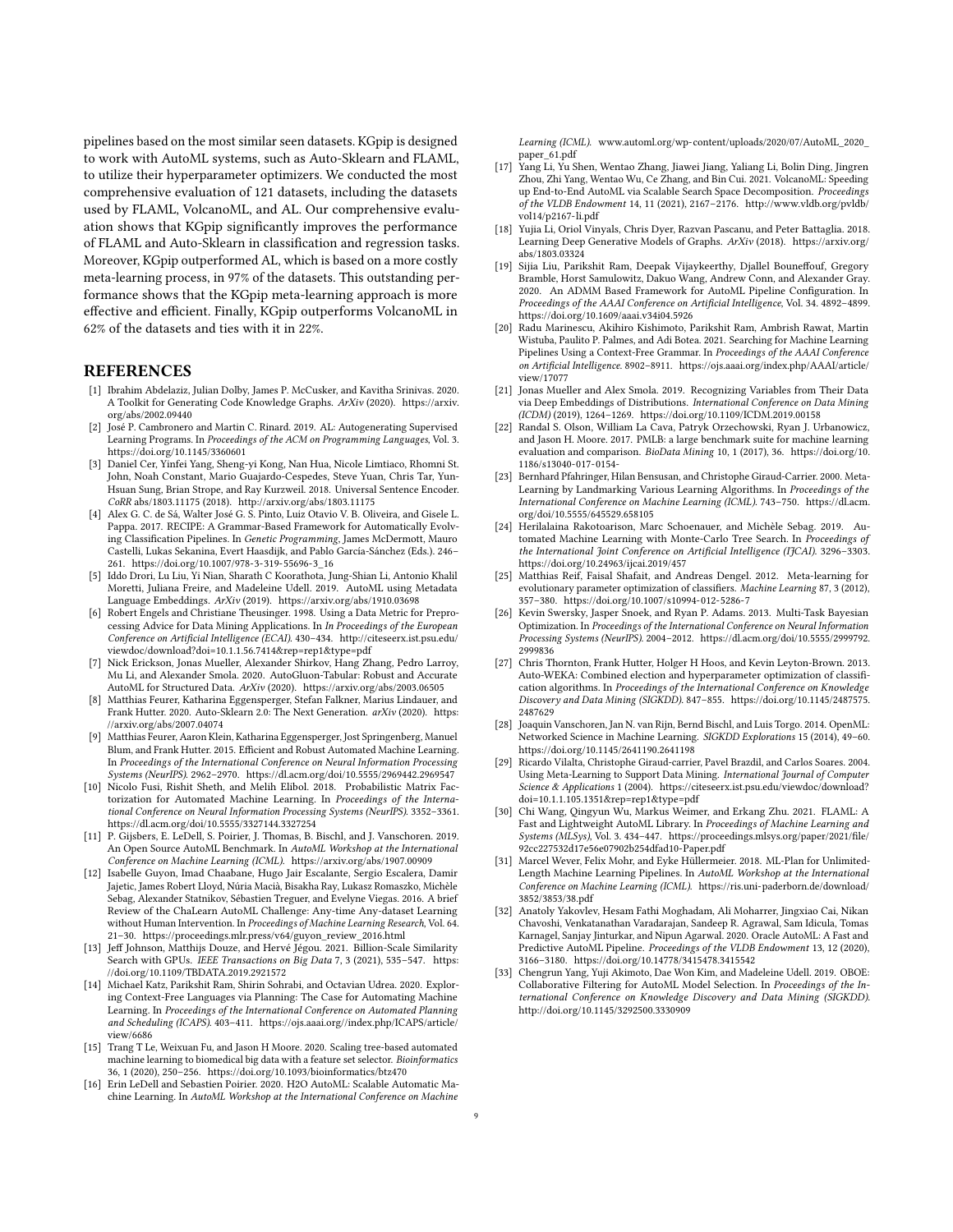# A STATISTICS OF ALL DATASETS

Tables [6](#page-10-0) and [7](#page-11-0) show the statistics of all benchmark datasets including number of rows and columns, number of numerical, categorical, and textual features, number of classes, size, source, and papers that evaluated on these datasets.

# B DETAILED SCORES FOR ALL SYSTEMS

Tables [8](#page-12-0) and [9](#page-13-0) show the detailed macro  $F1$  and  $R^2$  scores for all systems on all benchmark datasets.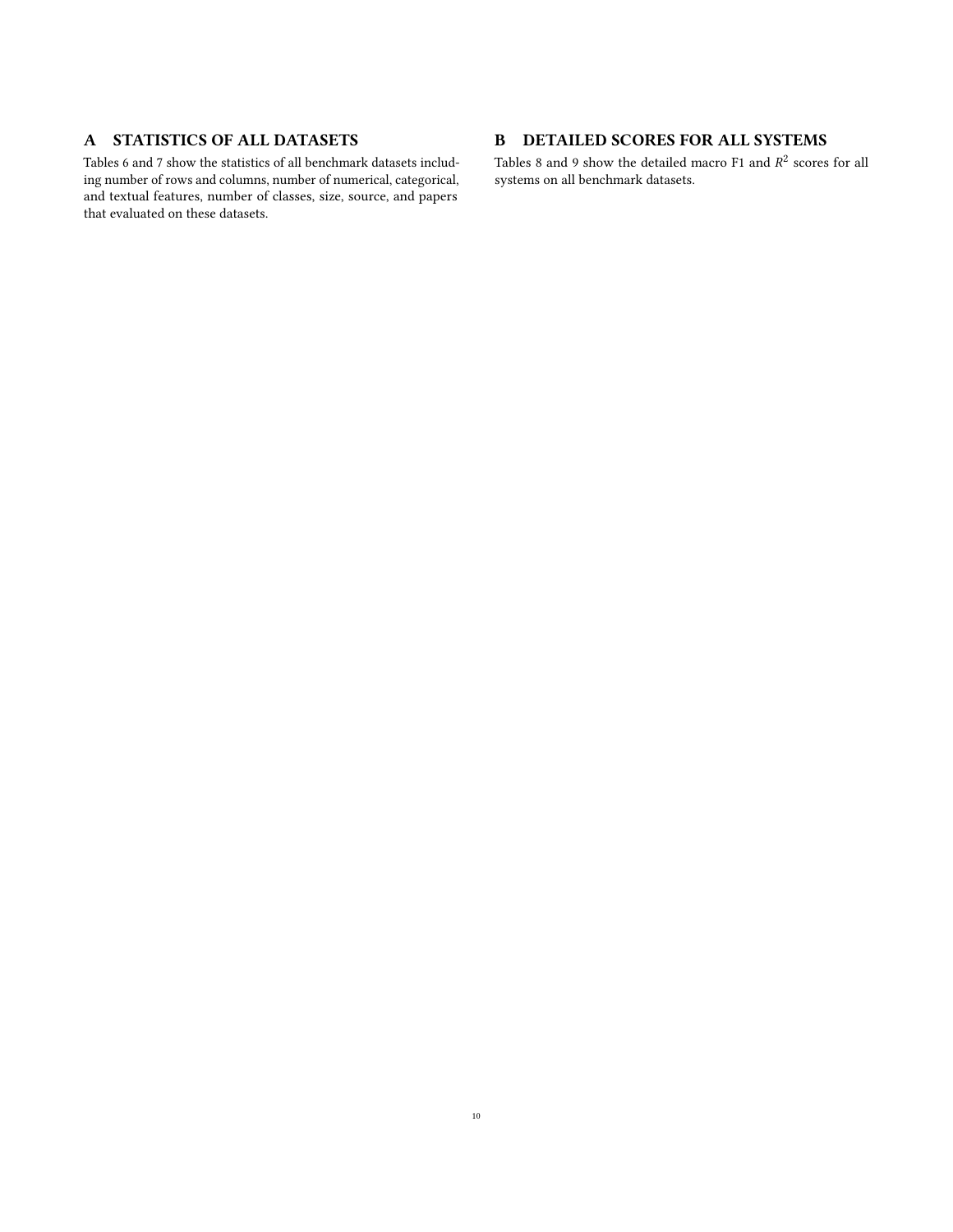<span id="page-10-0"></span>Table 6: Statistics of the 77 benchmark datasets used in FLAML and AL. From left to right: dataset name, number of rows, number of columns, number of numerical columns, number of categorical columns, number of textual columns, number of classes (for classification datasets), size in MB, source of the dataset, and papers that evaluated on the dataset.

| ID             | Dataset                                             | #Rows             | #Cols                     | #Num                     | #Cat             | #Text                    | #Classes                     | Size (MB)     | Task                       | Source           | Paper                            |
|----------------|-----------------------------------------------------|-------------------|---------------------------|--------------------------|------------------|--------------------------|------------------------------|---------------|----------------------------|------------------|----------------------------------|
| $\,1$          | adult                                               | 48842             | 14                        | $\sqrt{2}$               | 6                | 8                        | $\mathbf{0}$                 | 5.7           | binary                     | AutoML           | FLAML, AL                        |
| $\,2$          | airlines                                            | 539383            | $\overline{7}$            | $\sqrt{2}$               | $\overline{4}$   | 3                        | $\bf{0}$                     | 18.3          | binary                     | AutoML           | <b>FLAML</b>                     |
| 3              | albert                                              | 425240            | 78                        | $\,2$                    | 78               | $\bf{0}$                 | $\bf{0}$                     | 155.4         | binary                     | AutoML           | <b>FLAML</b>                     |
| $\bf{4}$       | Amazon_employee_access                              | 32769             | 9                         | $\,2$                    | 9                | $\theta$                 | $\mathbf{0}$                 | 1.9           | binary                     | AutoML           | <b>FLAML</b>                     |
| 5              | APSFailure                                          | 76000             | 170                       | $\sqrt{2}$               | 170              | $\mathbf{0}$             | $\bf{0}$                     | 74.8          | binary                     | AutoML           | <b>FLAML</b>                     |
| 6              | Australian                                          | 690               | 14                        | $\,2\,$                  | 14               | $\bf{0}$                 | $\boldsymbol{0}$             | 0.0           | binary                     | AutoML           | <b>FLAML</b>                     |
| $\overline{7}$ | bank-marketing                                      | 45211             | 16                        | $\,2$                    | $\overline{7}$   | 9                        | $\mathbf{0}$                 | 3.5           | binary                     | AutoML           | <b>FLAML</b>                     |
| 8<br>9         | blood-transfusion-service-center                    | 748               | $^{4}$                    | $\,2$<br>$\,2$           | $\overline{4}$   | $\theta$                 | $\bf{0}$<br>$\boldsymbol{0}$ | 0.0           | binary                     | AutoML           | <b>FLAML</b><br><b>FLAML</b>     |
| 10             | christine<br>credit-g                               | 5418<br>1000      | 1636<br>20                | $\,2$                    | 1636<br>7        | $\bf{0}$<br>13           | $\bf{0}$                     | 31.4<br>0.1   | binary<br>binary           | AutoML<br>AutoML | <b>FLAML</b>                     |
| 11             | guillermo                                           | 20000             | 4296                      | $\,2\,$                  | 4296             | $\bf{0}$                 | $\bf{0}$                     | 424.5         | binary                     | AutoML           | <b>FLAML</b>                     |
| 12             | higgs                                               | 98050             | 28                        | $\sqrt{2}$               | 28               | $\boldsymbol{0}$         | $\bf{0}$                     | 43.3          | binary                     | AutoML           | FLAML, VolcanoML                 |
| 13             | jasmine                                             | 2984              | 144                       | $\,2$                    | 144              | $\bf{0}$                 | $\bf{0}$                     | 1.7           | binary                     | AutoML           | <b>FLAML</b>                     |
| 14             | kc1                                                 | 2109              | 21                        | $\,2\,$                  | 21               | $\bf{0}$                 | $\bf{0}$                     | 0.1           | binary                     | AutoML           | FLAML. VolcanoML                 |
| 15             | KDDCup09_appetency                                  | 50000             | 230                       | $\sqrt{2}$               | 192              | 38                       | $\boldsymbol{0}$             | 32.8          | binary                     | AutoML           | <b>FLAML</b>                     |
| 16             | kr-vs-kp                                            | 3196              | 36                        | $\overline{2}$           | $\mathbf{0}$     | 36                       | $\bf{0}$                     | 0.5           | binary                     | AutoML           | <b>FLAML</b>                     |
| 17             | MiniBooNE                                           | 130064            | 50                        | $\,2\,$                  | 50               | $\bf{0}$                 | $\bf{0}$                     | 69.4          | binary                     | AutoML           | <b>FLAML</b>                     |
| 18             | nomao                                               | 34465             | 118                       | $\sqrt{2}$               | 118              | $\bf{0}$                 | $\bf{0}$                     | 19.3          | binary                     | AutoML           | <b>FLAML</b>                     |
| 19             | numerai28.6                                         | 96320             | 21                        | $\,2$<br>$\,2\,$         | 21<br>5          | $\theta$<br>$\mathbf{0}$ | $\bf{0}$<br>$\bf{0}$         | 34.9          | binary                     | AutoML           | <b>FLAML</b>                     |
| 20<br>21       | phoneme                                             | 5404<br>20000     | 5<br>4296                 | $\,2$                    | 4296             | $\mathbf{0}$             | $\boldsymbol{0}$             | 0.3<br>414.0  | binary                     | AutoML<br>AutoML | FLAML, VolcanoML<br><b>FLAML</b> |
| 22             | riccardo<br>sylvine                                 | 5124              | 20                        | $\overline{2}$           | 20               | $\theta$                 | $\bf{0}$                     | 0.4           | binary<br>binary           | AutoML           | <b>FLAML</b>                     |
| 23             | car                                                 | 1728              | 6                         | $\overline{4}$           | $\bf{0}$         | 6                        | $\boldsymbol{0}$             | 0.1           | multi-class                | AutoML           | <b>FLAML</b>                     |
| 24             | cnae-9                                              | 1080              | 856                       | 9                        | 856              | $\theta$                 | $\boldsymbol{0}$             | 1.8           | multi-class                | AutoML           | <b>FLAML</b>                     |
| 25             | connect-4                                           | 67557             | 42                        | 3                        | 42               | $\theta$                 | $\bf{0}$                     | 5.5           | multi-class                | AutoML           | <b>FLAML</b>                     |
| 26             | covertype                                           | 581012            | 54                        | $\overline{7}$           | 54               | $\mathbf{0}$             | $\boldsymbol{0}$             | 71.7          | multi-class                | AutoML           | FLAML, AL                        |
| 27             | dilbert                                             | 10000             | 2000                      | 5                        | 2000             | $\mathbf{0}$             | $\boldsymbol{0}$             | 176.0         | multi-class                | AutoML           | <b>FLAML</b>                     |
| 28             | dionis                                              | 416188            | 60                        | 355                      | 60               | $\theta$                 | $\bf{0}$                     | 110.1         | multi-class                | AutoML           | <b>FLAML</b>                     |
| 29             | fabert                                              | 8237              | 800                       | 7                        | 800              | $\mathbf{0}$             | $\mathbf{0}$                 | 13.0          | multi-class                | AutoML           | <b>FLAML</b>                     |
| 30             | Fashion-MNIST                                       | 70000             | 784                       | 10                       | 784              | $\theta$                 | $\bf{0}$                     | 148.0         | multi-class                | AutoML           | <b>FLAML</b>                     |
| 31             | helena                                              | 65196             | 27                        | 100                      | 27               | $\theta$                 | $\bf{0}$                     | 14.6          | multi-class                | AutoML           | <b>FLAML</b>                     |
| 32             | jannis<br>jungle_chess_2pcs_raw_endgame_complete    | 83733             | 54                        | $\overline{4}$<br>3      | 54<br>6          | $\theta$<br>$\theta$     | $\mathbf{0}$<br>$\bf{0}$     | 36.7<br>0.6   | multi-class                | AutoML<br>AutoML | <b>FLAML</b><br><b>FLAML</b>     |
| 33<br>34       | mfeat-factors                                       | 44819<br>2000     | 6<br>216                  | 10                       | 216              | $\theta$                 | $\bf{0}$                     | 1.4           | multi-class<br>multi-class | AutoML           | <b>FLAML</b>                     |
| 35             | robert                                              | 10000             | 7200                      | 10                       | 7200             | $\theta$                 | $\mathbf{0}$                 | 268.1         | multi-class                | AutoML           | <b>FLAML</b>                     |
| 36             | segment                                             | 2310              | 19                        | $\scriptstyle\rm 7$      | 19               | $\theta$                 | $\bf{0}$                     | 0.3           | multi-class                | AutoML           | FLAML, VolcanoML                 |
| 37             | shuttle                                             | 58000             | 9                         | $\overline{7}$           | 9                | $\theta$                 | $\bf{0}$                     | 1.5           | multi-class                | AutoML           | <b>FLAML</b>                     |
| 38             | vehicle                                             | 846               | 18                        | $\overline{4}$           | 18               | $\theta$                 | $\mathbf{0}$                 | 0.1           | multi-class                | AutoML           | <b>FLAML</b>                     |
| 39             | volkert                                             | 58310             | 180                       | 10                       | 180              | $\theta$                 | $\bf{0}$                     | 65.1          | multi-class                | AutoML           | <b>FLAML</b>                     |
| 40             | 2dplanes                                            | 40768             | 10                        |                          | 10               | $\bf{0}$                 | $\bf{0}$                     | 2.4           | regression                 | PMLB             | <b>FLAML</b>                     |
| 41             | bng_breastTumor                                     | 116640            | 9                         |                          | 9                | $\theta$                 | $\mathbf{0}$                 | 6.0           | regression                 | PMLB             | <b>FLAML</b>                     |
| 42             | bng_echomonths                                      | 17496             | 9                         |                          | 9                | $\theta$                 | $\bf{0}$                     | 2.3           | regression                 | PMLB             | <b>FLAML</b>                     |
| 43             | bng_lowbwt                                          | 31104             | 9                         |                          | 9                | $\mathbf{0}$             | $\bf{0}$                     | 2.4           | regression                 | PMLB             | <b>FLAML</b>                     |
| 44<br>45       | bng_pbc                                             | 1000000           | 18<br>10                  |                          | 18<br>10         | $\theta$<br>$\theta$     | $\mathbf{0}$<br>$\bf{0}$     | 220.8<br>68.6 | regression                 | PMLB             | <b>FLAML</b>                     |
| 46             | bng_pharynx<br>bng_pwLinear                         | 1000000<br>177147 | 10                        | $\sim$                   | 10               | $\bf{0}$                 | $\boldsymbol{0}$             | 10.6          | regression<br>regression   | PMLB<br>PMLB     | <b>FLAML</b><br><b>FLAML</b>     |
| 47             | fried                                               | 40768             | 10                        |                          | 10               | $\theta$                 | $\bf{0}$                     | 8.1           | regression                 | PMLB             | <b>FLAML</b>                     |
| 48             | house_16H                                           | 22784             | 16                        |                          | 16               | $\theta$                 | $\bf{0}$                     | 5.8           | regression                 | PMLB             | <b>FLAML</b>                     |
| 49             | house_8L                                            | 22784             | 8                         |                          | $\,$ 8 $\,$      | $\mathbf{0}$             | $\bf{0}$                     | 2.8           | regression                 | PMLB             | <b>FLAML</b>                     |
| 50             | houses                                              | 20640             | 8                         |                          | 8                | $\theta$                 | $\bf{0}$                     | 1.8           | regression                 | PMLB             | FLAML                            |
| 51             | mv                                                  | 40768             | 11                        |                          | 11               | $\theta$                 | $\bf{0}$                     | 5.9           | regression                 | PMLB             | <b>FLAML</b>                     |
| 52             | poker                                               | 1025010           | 10                        | ×,                       | 10               | $\mathbf{0}$             | $\boldsymbol{0}$             | 23.0          | regression                 | PMLB             | <b>FLAML</b>                     |
| 53             | pol                                                 | 15000             | 48                        | $\overline{\phantom{a}}$ | 48               | $\theta$                 | $\bf{0}$                     | 3.0           | regression                 | PMLB             | <b>FLAML</b>                     |
| 54             | breast cancer wisconsin                             | 569               | 30                        | $\overline{2}$           | 30               | $\theta$                 | $\bf{0}$                     | 0.1           | binary                     | PMLB             | AL                               |
| 55             | detecting-insults-in-social-commentary              | 3947              | $\,2$                     | $\boldsymbol{2}$         | $\bf{0}$         | 1                        | 1                            | $0.8\,$       | binary                     | Kaggle           | AL                               |
| 56             | fri_c1_1000_25                                      | 1000              | 25                        | $\,2$<br>$\,2$           | 25<br>100        | $\theta$<br>$\mathbf{0}$ | $\bf{0}$                     | 0.2           | binary                     | OpenML           | AL                               |
| 57<br>58       | Hill_Valley_with_noise<br>Hill_Valley_without_noise | 1212<br>1212      | 100<br>100                | $\,2$                    | 100              | $\mathbf{0}$             | $\bf{0}$<br>$\boldsymbol{0}$ | 0.8<br>1.5    | binary<br>binary           | PMLB<br>PMLB     | AL<br>AL                         |
| 59             | ionosphere                                          | 351               | 34                        | $\,2$                    | 34               | $\theta$                 | $\bf{0}$                     | 0.1           | binary                     | PMLB             | AL                               |
| 60             | MagicTelescope                                      | 19020             | 11                        | $\,2$                    | 11               | $\bf{0}$                 | $\bf{0}$                     | 1.5           | binary                     | OpenML           | AL                               |
| 61             | OVA_Breast                                          | 1545              | 10936                     | $\,2$                    | 10936            | $\bf{0}$                 | $\bf{0}$                     | 103.3         | binary                     | OpenML           | AL                               |
| 62             | pc4                                                 | 1458              | 37                        | $\overline{2}$           | 37               | $\Omega$                 | $\Omega$                     | 0.2           | binary                     | OpenML           | AL, VolcanoML                    |
| 63             | quake                                               | 2178              | $\boldsymbol{\mathsf{3}}$ | $\,2$                    | $\,$ 3 $\,$      | $\boldsymbol{0}$         | $\boldsymbol{0}$             | $0.0\,$       | binary                     | OpenML           | AL, VolcanoML                    |
| 64             | sick                                                | 3772              | 29                        | $\,2$                    | $\overline{7}$   | 22                       | $\boldsymbol{0}$             | 0.3           | binary                     | OpenML           | AL, VolcanoML                    |
| 65             | spambase                                            | 4601              | 57                        | $\,2$                    | 57               | $\boldsymbol{0}$         | $\bf{0}$                     | 1.1           | binary                     | PMLB             | AL. VolcanoML                    |
| 66             | titanic                                             | 891               | 11                        | $\,2$                    | 6                | $\overline{4}$           | $\,1$                        | 0.1           | binary                     | Kaggle           | AL                               |
| 67             | car_evaluation                                      | 1728              | 21                        | $\,4$                    | 21               | $\bf{0}$                 | $\boldsymbol{0}$             | 0.1           | multi-class                | PMLB             | AL                               |
| 68             | glass                                               | 205               | 9                         | 5                        | 9                | $\bf{0}$                 | $\bf{0}$                     | 0.0           | multi-class                | PMLB             | AL                               |
| 69             | kropt                                               | 28056             | 6                         | 18                       | 3                | 3                        | $\boldsymbol{0}$             | $0.5\,$       | multi-class                | OpenML           | AL, VolcanoML                    |
| 70<br>71       | mnist_784<br>sentiment-analysis-on-movie-reviews    | 70000<br>156060   | 784<br>3                  | 10<br>$\sqrt{5}$         | 784<br>$\,2\,$   | $\bf{0}$<br>$\bf{0}$     | $\boldsymbol{0}$<br>$\,1$    | 122.0<br>8.1  | multi-class<br>multi-class | OpenML<br>Kaggle | AL, VolcanoML<br>AL              |
| 72             | splice                                              | 3190              | 61                        | 3                        | $\boldsymbol{0}$ | 61                       | $\boldsymbol{0}$             | 0.4           | multi-class                | OpenML           | AL                               |
| 73             | spooky-author-identification                        | 19579             | $\,2$                     | $\sqrt{3}$               | $\bf{0}$         | $1\,$                    | $\,1$                        | 3.1           | multi-class                | Kaggle           | AL                               |
| 74             | wine_quality_red                                    | 1599              | 11                        | 6                        | 11               | $\boldsymbol{0}$         | $\boldsymbol{0}$             | 0.1           | multi-class                | PMLB             | AL                               |
| 75             | wine_quality_white                                  | 4898              | 11                        | $\scriptstyle\rm 7$      | 11               | $\boldsymbol{0}$         | $\boldsymbol{0}$             | 0.3           | multi-class                | PMLB             | AL                               |
| 76             | housing-prices                                      | 1460              | 80                        |                          | 37               | 43                       | $\boldsymbol{0}$             | 0.4           | regression                 | Kaggle           | AL.                              |
| 77             | mercedes-benz-greener-manufacturing                 | 4209              | 377                       |                          | 369              | 8                        | $\boldsymbol{0}$             | 3.1           | regression                 | Kaggle           | AL                               |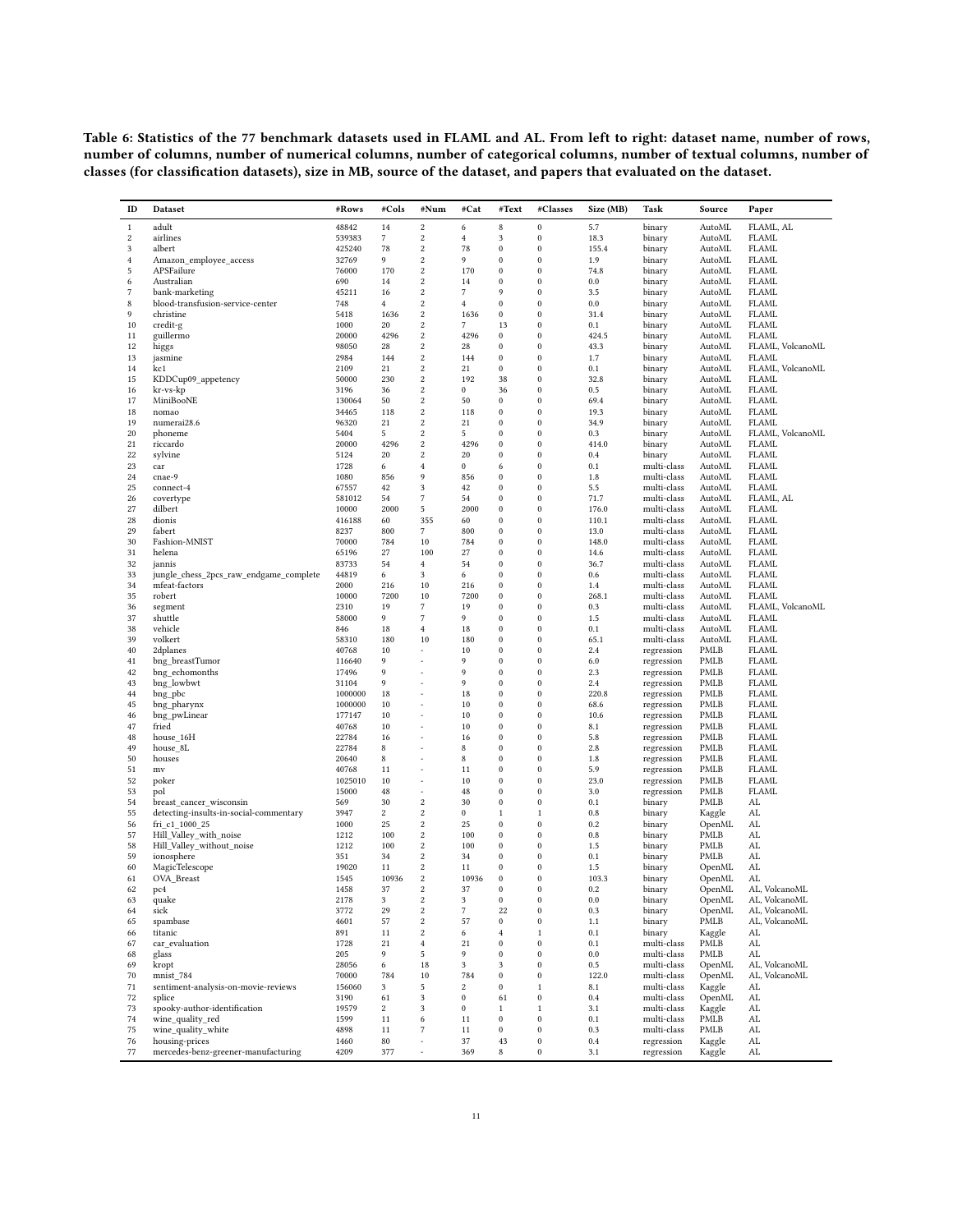<span id="page-11-0"></span>Table 7: Statistics of the 44 datasets used by VolcanoML. From left to right: dataset name, number of rows, number of columns, number of numerical columns, number of categorical columns, number of textual columns, number of classes (for classification datasets), size in MB, source of the dataset, and papers that evaluated on the dataset.

| ID  | <b>Dataset</b>      | #Rows | #Cols          | #Num                    | #Cat           | #Text            | #Classes         | Size (MB) | Task                     | Source | Paper     |
|-----|---------------------|-------|----------------|-------------------------|----------------|------------------|------------------|-----------|--------------------------|--------|-----------|
| 78  | ailerons            | 13750 | 40             | $\overline{\mathbf{c}}$ | 40             | $\boldsymbol{0}$ | $\boldsymbol{0}$ | 2.2       | binary                   | OpenML | VolcanoML |
| 79  | analcatdata supreme | 4052  | $\overline{7}$ | $\overline{c}$          | $\overline{7}$ | $\mathbf{0}$     | $\mathbf{0}$     | 0.1       | binary                   | OpenML | VolcanoML |
| 80  | bank32nh_833        | 8192  | 32             | $\overline{c}$          | 32             | $\mathbf{0}$     | $\mathbf{0}$     | 2.1       | binary                   | OpenML | VolcanoML |
| 81  | cpu act 761         | 8192  | 21             | $\overline{c}$          | 21             | $\mathbf{0}$     | $\mathbf{0}$     | 0.7       | binary                   | OpenML | VolcanoML |
| 82  | cpu small 735       | 8192  | 12             | $\overline{c}$          | 12             | $\mathbf{0}$     | $\mathbf{0}$     | 0.4       | binary                   | OpenML | VolcanoML |
| 83  | delta_ailerons      | 7129  | 5              | $\overline{c}$          | 5              | $\mathbf{0}$     | $\boldsymbol{0}$ | 0.3       | binary                   | OpenML | VolcanoML |
| 84  | delta elevators     | 9517  | 6              | $\overline{\mathbf{c}}$ | 6              | $\mathbf{0}$     | $\mathbf{0}$     | 0.3       | binary                   | OpenML | VolcanoML |
| 85  | eeg-eye-state       | 14980 | 14             | $\overline{c}$          | 14             | $\mathbf{0}$     | $\boldsymbol{0}$ | 1.6       | binary                   | OpenML | VolcanoML |
| 86  | electricity         | 45312 | 8              | $\overline{c}$          | 8              | $\mathbf{0}$     | $\mathbf{0}$     | 2.9       | binary                   | OpenML | VolcanoML |
| 87  | jm1                 | 10885 | 21             | $\overline{c}$          | 21             | $\mathbf{0}$     | $\mathbf{0}$     | 0.8       | binary                   | OpenML | VolcanoML |
| 88  | kin8nm 807          | 8192  | 8              | $\overline{c}$          | 8              | $\mathbf{0}$     | $\boldsymbol{0}$ | 0.6       | binary                   | OpenML | VolcanoML |
| 89  | mammography         | 11183 | 6              | $\overline{c}$          | 6              | $\mathbf{0}$     | $\boldsymbol{0}$ | 0.8       | binary                   | OpenML | VolcanoML |
| 90  | mc1                 | 9466  | 38             | $\overline{c}$          | 38             | $\mathbf{0}$     | $\mathbf{0}$     | 1.0       | binary                   | OpenML | VolcanoML |
| 91  | ozone-level-8hr     | 2534  | 72             | $\overline{c}$          | 72             | $\mathbf{0}$     | $\boldsymbol{0}$ | 0.9       | binary                   | OpenML | VolcanoML |
| 92  | page-blocks         | 5473  | 10             | $\overline{c}$          | 10             | $\mathbf{0}$     | $\mathbf{0}$     | 0.2       | binary                   | OpenML | VolcanoML |
| 93  | pollen_871          | 3848  | 5              | $\overline{2}$          | 5              | $\mathbf{0}$     | $\mathbf{0}$     | 0.1       | binary                   | OpenML | VolcanoML |
| 94  | puma32H 752         | 8192  | 32             | $\overline{c}$          | 32             | $\mathbf{0}$     | $\boldsymbol{0}$ | 2.3       | binary                   | OpenML | VolcanoML |
| 95  | puma8NH_816         | 8192  | 8              | $\overline{c}$          | 8              | $\mathbf{0}$     | $\mathbf{0}$     | 0.6       | binary                   | OpenML | VolcanoML |
| 96  | space_ga_737        | 3107  | 6              | $\overline{c}$          | 6              | $\mathbf{0}$     | $\mathbf{0}$     | 0.2       | binary                   | OpenML | VolcanoML |
| 97  | waveform-5000       | 5000  | 40             | $\overline{\mathbf{c}}$ | 40             | $\mathbf{0}$     | $\boldsymbol{0}$ | 1.0       | binary                   | OpenML | VolcanoML |
| 98  | wind 847            | 6574  | 14             | $\overline{c}$          | 14             | $\mathbf{0}$     | $\mathbf{0}$     | 0.4       | binary                   | OpenML | VolcanoML |
| 99  | abalone             | 4177  | 8              | 28                      | $\overline{7}$ | $\mathbf{1}$     | $\mathbf{0}$     | 0.2       | multi-class              | OpenML | VolcanoML |
| 100 | optdigits           | 5620  | 64             | 10                      | 64             | $\Omega$         | $\mathbf{0}$     | 0.8       | multi-class              | OpenML | VolcanoML |
| 101 | pendigits           | 10992 | 16             | 10                      | 16             | $\mathbf{0}$     | $\mathbf{0}$     | 0.7       | multi-class              | OpenML | VolcanoML |
| 102 | satimage            | 6430  | 36             | 6                       | 36             | $\boldsymbol{0}$ | $\boldsymbol{0}$ | 2.1       | multi-class              | OpenML | VolcanoML |
| 103 | bank32nh_558        | 8192  | 32             | L,                      | 32             | $\mathbf{0}$     | $\boldsymbol{0}$ | 2.4       | regression               | OpenML | VolcanoML |
| 104 | bank8FM             | 8192  | 8              | ä,                      | 8              | $\mathbf{0}$     | $\mathbf{0}$     | 0.6       |                          | OpenML | VolcanoML |
| 105 | cpu_act_573         | 8192  | 21             | L,                      | 21             | $\mathbf{0}$     | $\boldsymbol{0}$ | 1.0       | regression<br>regression | OpenML | VolcanoML |
| 106 |                     | 8192  | 12             |                         | 12             | $\mathbf{0}$     | $\mathbf{0}$     | 0.6       |                          |        | VolcanoML |
|     | cpu_small_227       |       | $\overline{7}$ | ä,<br>í.                | $\overline{7}$ | $\mathbf{0}$     |                  |           | regression               | OpenML |           |
| 107 | debutanizer         | 2394  | 8              |                         |                | $\mathbf{0}$     | $\boldsymbol{0}$ | 0.2       | regression               | OpenML | VolcanoML |
| 108 | kin8nm 189          | 8192  |                | í.                      | 8              |                  | $\boldsymbol{0}$ | 1.1       | regression               | OpenML | VolcanoML |
| 109 | Moneyball           | 1232  | 14             | i.                      | 12             | $\overline{2}$   | $\boldsymbol{0}$ | 0.1       | regression               | OpenML | VolcanoML |
| 110 | pollen 529          | 3848  | 5              | L,                      | 5              | $\mathbf{0}$     | $\boldsymbol{0}$ | 0.2       | regression               | OpenML | VolcanoML |
| 111 | puma32H 308         | 8192  | 32             | í.                      | 32             | $\mathbf{0}$     | $\boldsymbol{0}$ | 2.7       | regression               | OpenML | VolcanoML |
| 112 | puma8NH_225         | 8192  | 8              | ä,                      | 8              | $\mathbf{0}$     | $\mathbf{0}$     | 0.7       | regression               | OpenML | VolcanoML |
| 113 | rainfall bangladesh | 16755 | 3              | L,                      | $\mathbf{1}$   | $\overline{2}$   | $\mathbf{0}$     | 0.4       | regression               | OpenML | VolcanoML |
| 114 | socmob              | 1156  | 5              | í.                      | $\mathbf{1}$   | $\overline{4}$   | $\boldsymbol{0}$ | 0.1       | regression               | OpenML | VolcanoML |
| 115 | space_ga_507        | 3107  | 6              | ٠                       | 6              | $\mathbf{0}$     | $\mathbf{0}$     | 0.5       | regression               | OpenML | VolcanoML |
| 116 | stock               | 950   | 9              |                         | 9              | $\mathbf{0}$     | $\mathbf{0}$     | 0.1       | regression               | OpenML | VolcanoML |
| 117 | sulfur              | 10081 | 6              | L,                      | 6              | $\mathbf{0}$     | $\boldsymbol{0}$ | 0.6       | regression               | OpenML | VolcanoML |
| 118 | us crime            | 1994  | 127            | L,                      | 126            | $\mathbf{1}$     | $\mathbf{0}$     | 1.1       | regression               | OpenML | VolcanoML |
| 119 | weather izmir       | 1461  | 9              | í.                      | 9              | $\mathbf{0}$     | $\mathbf{0}$     | 0.1       | regression               | OpenML | VolcanoML |
| 120 | wind 503            | 6574  | 14             | ٠                       | 14             | $\mathbf{0}$     | $\bf{0}$         | 0.5       | regression               | OpenML | VolcanoML |
| 121 | witmer_census_1980  | 50    | 5              |                         | $\overline{4}$ | $\mathbf{1}$     | $\mathbf{0}$     | 0.0       | regression               | OpenML | VolcanoML |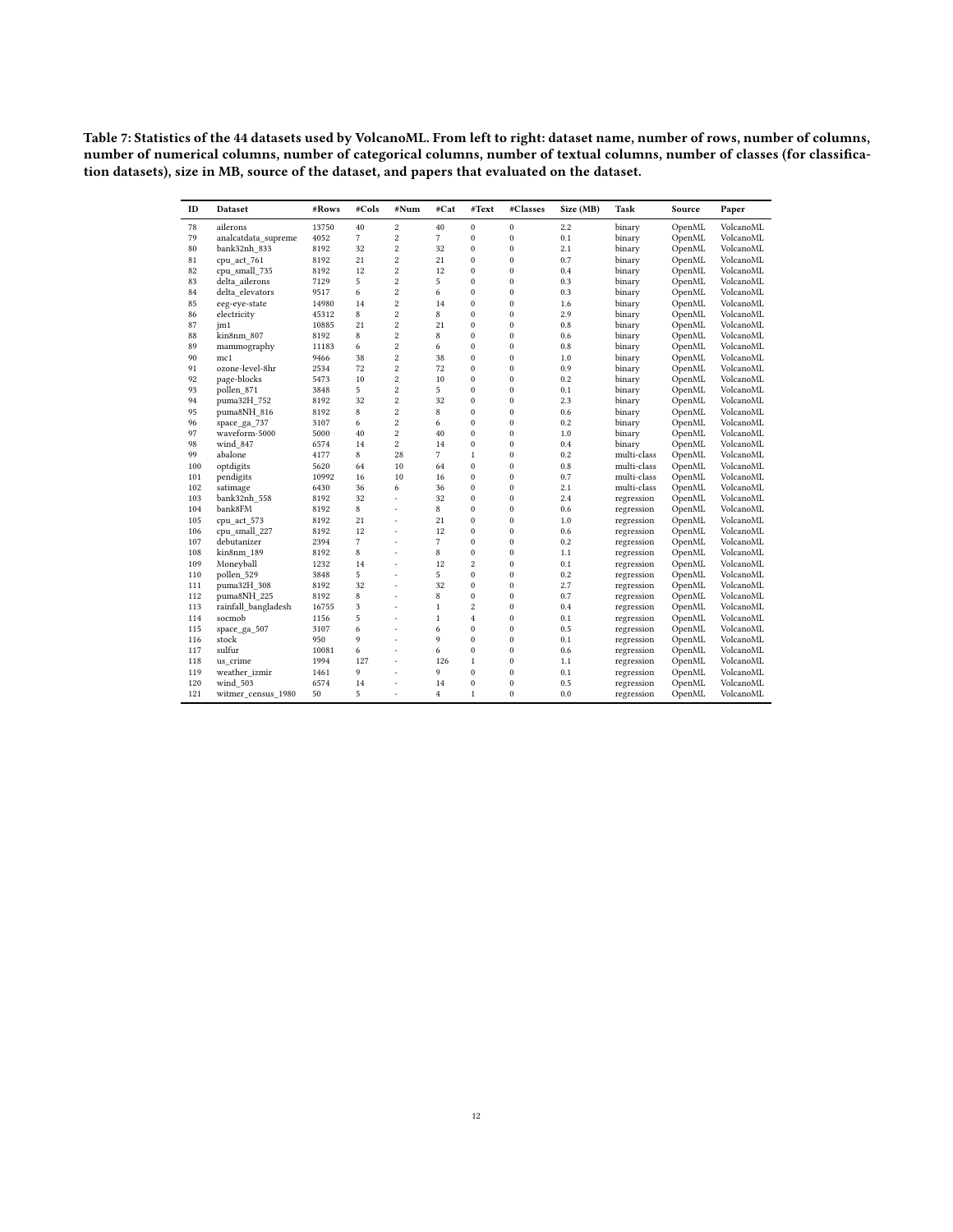<span id="page-12-0"></span>Table 8: Macro F1 and  $R^2$  scores for all systems on all 77 benchmark datasets. The reported scores are averages of 3 runs with 1 hour time budget.

| ID                  | Dataset                                                 | <b>FLAML</b> | KGpip<br><b>FLAML</b> | AutoSklearn  | KGpip<br>AutoSklearn | VolcanoML    | Task                       | Papers                           |
|---------------------|---------------------------------------------------------|--------------|-----------------------|--------------|----------------------|--------------|----------------------------|----------------------------------|
| $1\,$               | adult                                                   | 0.81         | 0.81                  | 0.82         | 0.54                 | 0.00         | binary                     | FLAML, AL                        |
| $\boldsymbol{2}$    | airlines                                                | 0.66         | 0.66                  | 0.66         | 0.66                 | 0.00         | binary                     | <b>FLAML</b>                     |
| 3<br>$\overline{4}$ | albert                                                  | 0.66<br>0.74 | 0.69<br>0.74          | 0.69<br>0.76 | 0.33<br>0.73         | 0.00<br>0.73 | binary                     | <b>FLAML</b><br><b>FLAML</b>     |
| 5                   | Amazon_employee_access<br>APSFailure                    | 0.72         | 0.92                  | 0.92         | 0.88                 | 0.00         | binary<br>binary           | <b>FLAML</b>                     |
| 6                   | Australian                                              | 0.86         | 0.87                  | 0.85         | 0.85                 | 0.86         | binary                     | <b>FLAML</b>                     |
| 7                   | bank-marketing                                          | 0.76         | 0.75                  | 0.79         | 0.78                 | 0.00         | binary                     | <b>FLAML</b>                     |
| 8                   | blood-transfusion-service-center                        | 0.62         | 0.67                  | 0.65         | 0.64                 | 0.60         | binary                     | <b>FLAML</b>                     |
| 9                   | christine                                               | 0.73         | 0.74                  | 0.74         | 0.75                 | 0.75         | binary                     | <b>FLAML</b>                     |
| 10                  | credit-g                                                | 0.72         | 0.70                  | 0.78         | 0.74                 | 0.00         | binary                     | <b>FLAML</b>                     |
| 11                  | guillermo                                               | 0.82         | 0.82                  | 0.71         | 0.83                 | 0.55         | binary                     | <b>FLAML</b>                     |
| 12                  | higgs                                                   | 0.00         | 0.73                  | 0.73         | 0.32                 | 0.00         | binary                     | FLAML, VolcanoML                 |
| 13<br>14            | jasmine<br>kc1                                          | 0.80<br>0.66 | 0.81<br>0.69          | 0.81<br>0.72 | 0.81<br>0.70         | 0.80<br>0.67 | binary                     | <b>FLAML</b><br>FLAML, VolcanoML |
| 15                  | KDDCup09_appetency                                      | 0.52         | 0.53                  | 0.57         | 0.57                 | 0.00         | binary<br>binary           | <b>FLAML</b>                     |
| 16                  | kr-vs-kp                                                | 0.99         | 1.00                  | 1.00         | 0.99                 | 0.00         | binary                     | <b>FLAML</b>                     |
| 17                  | MiniBooNE                                               | 0.94         | 0.94                  | 0.94         | 0.94                 | 0.93         | binary                     | <b>FLAML</b>                     |
| 18                  | nomao                                                   | 0.97         | 0.96                  | 0.96         | 0.96                 | 0.96         | binary                     | <b>FLAML</b>                     |
| 19                  | numerai28.6                                             | 0.52         | 0.52                  | 0.52         | 0.52                 | 0.52         | binary                     | <b>FLAML</b>                     |
| 20                  | phoneme                                                 | 0.90         | 0.91                  | 0.91         | 0.89                 | 0.88         | binary                     | FLAML, VolcanoML                 |
| 21                  | riccardo                                                | 1.00         | 0.99                  | 0.99         | 0.99                 | 0.99         | binary                     | <b>FLAML</b>                     |
| 22                  | sylvine                                                 | 0.95         | 0.94                  | 0.94         | 0.63                 | 0.95         | binary                     | <b>FLAML</b>                     |
| 23<br>24            | car<br>cnae-9                                           | 0.26<br>0.96 | 0.97<br>0.94          | 1.00<br>0.95 | 0.65<br>0.93         | 0.00<br>0.94 | multi-class<br>multi-class | <b>FLAML</b><br><b>FLAML</b>     |
| 25                  | connect-4                                               | 0.74         | 0.73                  | 0.73         | 0.72                 | 0.71         | multi-class                | <b>FLAML</b>                     |
| 26                  | covertype                                               | 0.94         | 0.94                  | 0.85         | 0.30                 | 0.92         | multi-class                | FLAML, AL                        |
| 27                  | dilbert                                                 | 0.99         | 0.98                  | 0.98         | 0.99                 | 0.98         | multi-class                | <b>FLAML</b>                     |
| 28                  | dionis                                                  | 0.88         | 0.90                  | 0.00         | 0.00                 | 0.00         | multi-class                | <b>FLAML</b>                     |
| 29                  | fabert                                                  | 0.70         | 0.71                  | 0.69         | 0.70                 | 0.67         | multi-class                | <b>FLAML</b>                     |
| 30                  | Fashion-MNIST                                           | 0.91         | 0.90                  | 0.86         | 0.60                 | 0.88         | multi-class                | <b>FLAML</b>                     |
| 31                  | helena                                                  | 0.23         | 0.23                  | 0.18         | 0.24                 | 0.20         | multi-class                | <b>FLAML</b>                     |
| 32                  | jannis                                                  | 0.56         | 0.57                  | 0.60         | 0.60                 | 0.57         | multi-class                | <b>FLAML</b>                     |
| 33<br>34            | jungle_chess_2pcs_raw_endgame_complete<br>mfeat-factors | 0.83<br>0.97 | 0.80<br>0.98          | 0.87<br>0.99 | 0.87<br>0.98         | 0.90<br>0.99 | multi-class<br>multi-class | <b>FLAML</b><br><b>FLAML</b>     |
| 35                  | robert                                                  | 0.35         | 0.40                  | 0.45         | 0.49                 | 0.00         | multi-class                | <b>FLAML</b>                     |
| 36                  | segment                                                 | 0.98         | 0.98                  | 0.99         | 0.98                 | 0.98         | multi-class                | FLAML, VolcanoML                 |
| 37                  | shuttle                                                 | 0.99         | 0.99                  | 0.99         | 0.96                 | 0.96         | multi-class                | <b>FLAML</b>                     |
| 38                  | vehicle                                                 | 0.78         | 0.79                  | 0.81         | 0.82                 | 0.81         | multi-class                | <b>FLAML</b>                     |
| 39                  | volkert                                                 | 0.66         | 0.67                  | 0.64         | 0.68                 | 0.61         | multi-class                | <b>FLAML</b>                     |
| 40                  | 2dplanes                                                | 0.95         | 0.95                  | 0.95         | 0.95                 | 0.95         | regression                 | <b>FLAML</b>                     |
| 41                  | bng_breastTumor                                         | 0.18         | 0.19                  | 0.19         | 0.18                 | 0.18         | regression                 | <b>FLAML</b>                     |
| 42                  | bng_echomonths                                          | 0.47         | 0.45                  | 0.46         | 0.46                 | 0.45         | regression                 | <b>FLAML</b>                     |
| 43<br>44            | bng_lowbwt<br>bng_pbc                                   | 0.62<br>0.46 | 0.62<br>0.45          | 0.62<br>0.41 | 0.61<br>0.45         | 0.61<br>0.30 | regression<br>regression   | <b>FLAML</b><br><b>FLAML</b>     |
| 45                  | bng_pharynx                                             | 0.51         | 0.52                  | 0.52         | 0.51                 | 0.34         | regression                 | <b>FLAML</b>                     |
| 46                  | bng_pwLinear                                            | 0.62         | 0.62                  | 0.62         | 0.62                 | 0.62         | regression                 | <b>FLAML</b>                     |
| 47                  | fried                                                   | 0.96         | 0.95                  | 0.96         | 0.96                 | 0.96         | regression                 | <b>FLAML</b>                     |
| 48                  | house_16H                                               | 0.70         | 0.69                  | 0.71         | 0.70                 | 0.69         | regression                 | <b>FLAML</b>                     |
| 49                  | house_8L                                                | 0.71         | 0.71                  | 0.72         | 0.72                 | 0.70         | regression                 | <b>FLAML</b>                     |
| 50                  | houses                                                  | 0.86         | 0.86                  | 0.86         | 0.85                 | 0.84         | regression                 | <b>FLAML</b>                     |
| 51                  | mv                                                      | 0.00         | 1.00                  | 1.00         | 1.00                 | 1.00         | regression                 | <b>FLAML</b>                     |
| 52                  | poker                                                   | 0.92         | 0.87                  | 0.90         | 0.93                 | 0.60         | regression                 | <b>FLAML</b>                     |
| 53<br>54            | pol<br>breast_cancer_wisconsin                          | 0.99<br>0.98 | 0.99<br>0.99          | 0.99<br>0.99 | 0.99<br>0.99         | 0.66<br>0.98 | regression<br>binary       | <b>FLAML</b><br>AL.              |
| 55                  | car_evaluation                                          | 0.99         | 1.00                  | 1.00         | 0.66                 | 0.99         | binary                     | AL                               |
| 56                  | detecting-insults-in-social-commentary                  | 0.58         | 0.76                  | 0.82         | 0.43                 | 0.00         | binary                     | AL                               |
| 57                  | fri c1 1000 25                                          | 0.88         | 0.92                  | 0.93         | 0.60                 | 0.92         | binary                     | AL.                              |
| 58                  | glass                                                   | 0.58         | 0.46                  | 0.67         | 0.60                 | 0.61         | binary                     | AL                               |
| 59                  | Hill_Valley_with_noise                                  | 0.88         | 0.65                  | 1.00         | 1.00                 | 1.00         | binary                     | AL.                              |
| 60                  | Hill_Valley_without_noise                               | 0.73         | 0.73                  | 1.00         | 1.00                 | 1.00         | binary                     | AL                               |
| 61                  | ionosphere                                              | 0.94         | 0.93                  | 0.94         | 0.94                 | 0.94         | binary                     | AL                               |
| 62                  | kropt                                                   | 0.90         | 0.90                  | 0.87         | 0.85                 | 0.00         | binary                     | AL                               |
| 63<br>64            | MagicTelescope<br>mnist_784                             | 0.00<br>0.98 | 1.00<br>0.98          | 1.00<br>0.95 | 1.00<br>0.98         | 1.00<br>0.98 | binary<br>binary           | AL<br>AL                         |
| 65                  | OVA_Breast                                              | 0.93         | 0.96                  | 0.96         | 0.97                 | 0.00         | binary                     | AL, VolcanoML                    |
| 66                  | pc4                                                     | 0.76         | 0.74                  | 0.83         | 0.74                 | 0.72         | binary                     | AL                               |
| 67                  | quake                                                   | 0.51         | 0.53                  | 0.54         | 0.49                 | 0.52         | multi-class                | AL                               |
| 68                  | sentiment-analysis-on-movie-reviews                     | 0.45         | 0.49                  | 0.43         | 0.43                 | 0.00         | multi-class                | AL                               |
| 69                  | spambase                                                | 0.96         | 0.96                  | 0.97         | 0.97                 | 0.63         | multi-class                | AL                               |
| 70                  | sick                                                    | 0.62         | 0.93                  | 0.93         | 0.89                 | 0.32         | multi-class                | AL                               |
| 71                  | splice                                                  | 0.95         | 0.95                  | 0.97         | 0.96                 | 0.00         | multi-class                | AL                               |
| 72                  | spooky-author-identification                            | 0.00         | 0.72                  | 0.72         | 0.19                 | 0.00         | multi-class                | AL                               |
| 73                  | titanic                                                 | 0.80         | 0.80                  | 0.84         | 0.55                 | 0.00         | multi-class                | AL                               |
| 74                  | wine quality red                                        | 0.33         | 0.35                  | 0.34         | 0.30                 | 0.39         | multi-class<br>multi-class | AL                               |
| 75<br>76            | wine_quality_white<br>housing-prices                    | 0.40<br>0.90 | 0.40<br>0.92          | 0.41<br>0.89 | 0.36<br>0.86         | 0.39<br>0.00 | regression                 | AL<br>AL                         |
| 77                  | mercedes-benz-greener-manufacturing                     | 0.59         | 0.65                  | 0.65         | 0.59                 | 0.00         | regression                 | AL                               |
|                     |                                                         |              |                       |              |                      |              |                            |                                  |